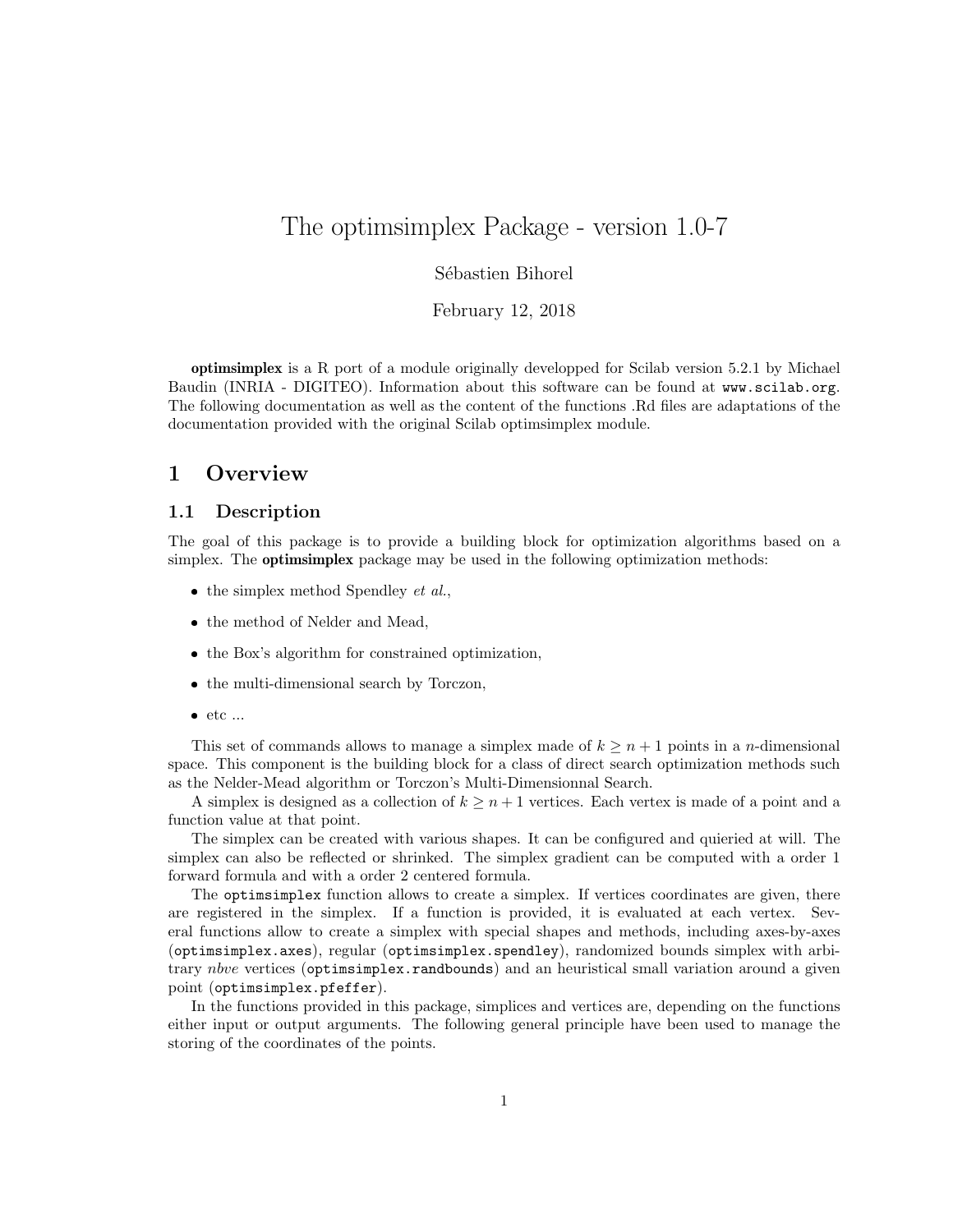- The vertices are stored row by row, while the coordinates are stored column by column. This implies the following rules.
- The coordinates of a vertex are stored in a row vector, i.e. a 1 x n matrix where n is the dimension of the space.
- $\bullet$  The function values are stored in a column vector, i.e. a *nbve* x 1 matrix where *nbve* is the number of vertices.

# 1.2 Computation of function value at the given vertices

Most functions in the optimsimplex package accept a fun argument, which corresponds to the function to be evaluated at the given vertices. The function is expected to have the following input and output arguments:

```
myfunction <- function(x, this){
  ...
  return(list(f=f,this=this))
}
```
where x is a row vector, f is the function value, and this an optional user-defined data passed to the function. If data is provided, it is passed to the callback function both as an input and output argument. data may be used if the function uses some additionnal parameters. It is returned as an output parameter because the function may modify the data while computing the function value. This feature may be used, for example, to count the number of times that the function has been called.

# 2 Examples

## 2.1 Creating a simplex given vertex coordinates

In the following example, one creates a simplex with known vertices coordinates and queries the new object. The function values at the vertices are unset.

```
> coords \leq matrix(c(0,1,0,0,0,1), ncol=2)
> tmp <- optimsimplex(coords=coords)
> s1 <- tmp$newobj
> s1
Dimension: n=2
Number of vertices: nbve=3
  Empty simplex (zero function values)
 NA NA
> optimsimplex.getallx(s1)
     [0,1] [0,2][1,] 0 0[2,] 1 0[3,] 0 1
```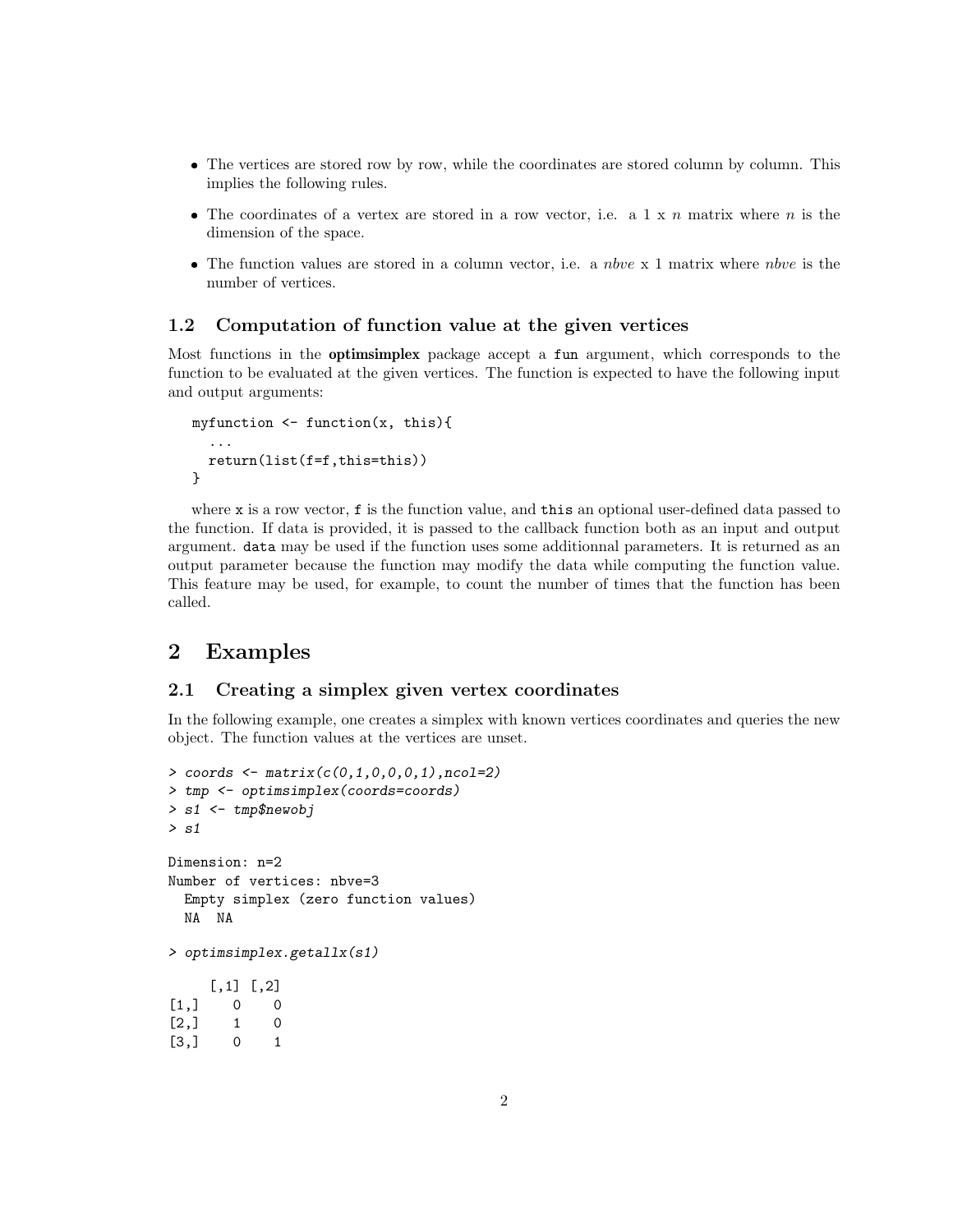```
> optimsimplex.getn(s1)
[1] 2
> optimsimplex.getnbve(s1)
[1] 3
```
# 2.2 Creating a simplex with randomized bounds

In the following example, one creates a simplex with in the 2D domain  $c(-5, 5)^2$ , with  $c(-1.2, 1.0)$ as the first vertex. One uses the randomized bounds method to generate a simplex with 5 vertices. The function takes an additionnal argument this, which counts the number of times the function is called. After the creation of the simplex, the value of this\$nb is 5, which is the expected result because there is one function call by vertex.

```
> rosenbrock <- function(x){
+ y \leftarrow 100*(x[2]-x[1]^2)-2+(1-x[1])^2+ }
> mycostf <- function(x, this){
+ y <- rosenbrock(x)
+ this$nb <- this$nb+1
+ return(list(f=y,this=this))
+ }
> mystuff <- list(nb=0)
> tmp <- optimsimplex(x0 = c(-1.2, 1.0), fun=mycostf, method='randbounds',
+ boundsmin=c(-5.0,-5.0), boundsmax=c(5.0,5.0), nbve=5,
                      data = mystuff)> tmp$newobj
Dimension: n=2
Number of vertices: nbve=5
 Vertex #1/5 : fv=2.420000e+01, x=-1.200000e+00 1.000000e+00
 Vertex #2/5 : fv=7.226505e+04, x=4.726452e+00 -4.540226e+00
 Vertex #3/5 : fv=6.970243e+03, x=-2.000067e+00 -4.343138e+00
  Vertex #4/5 : fv=1.492464e+04, x=2.822660e+00 -4.247876e+00
 Vertex #5/5 : fv=2.144318e+04, x=-3.419136e+00 -2.946329e+00
> tmp$data
$nb
[1] 5
> cat(sprintf("Function evaluations: %d\n",tmp$data$nb))
Function evaluations: 5
```
# 3 Initial simplex strategies

In this section, we analyse the various initial simplex which are provided in this component.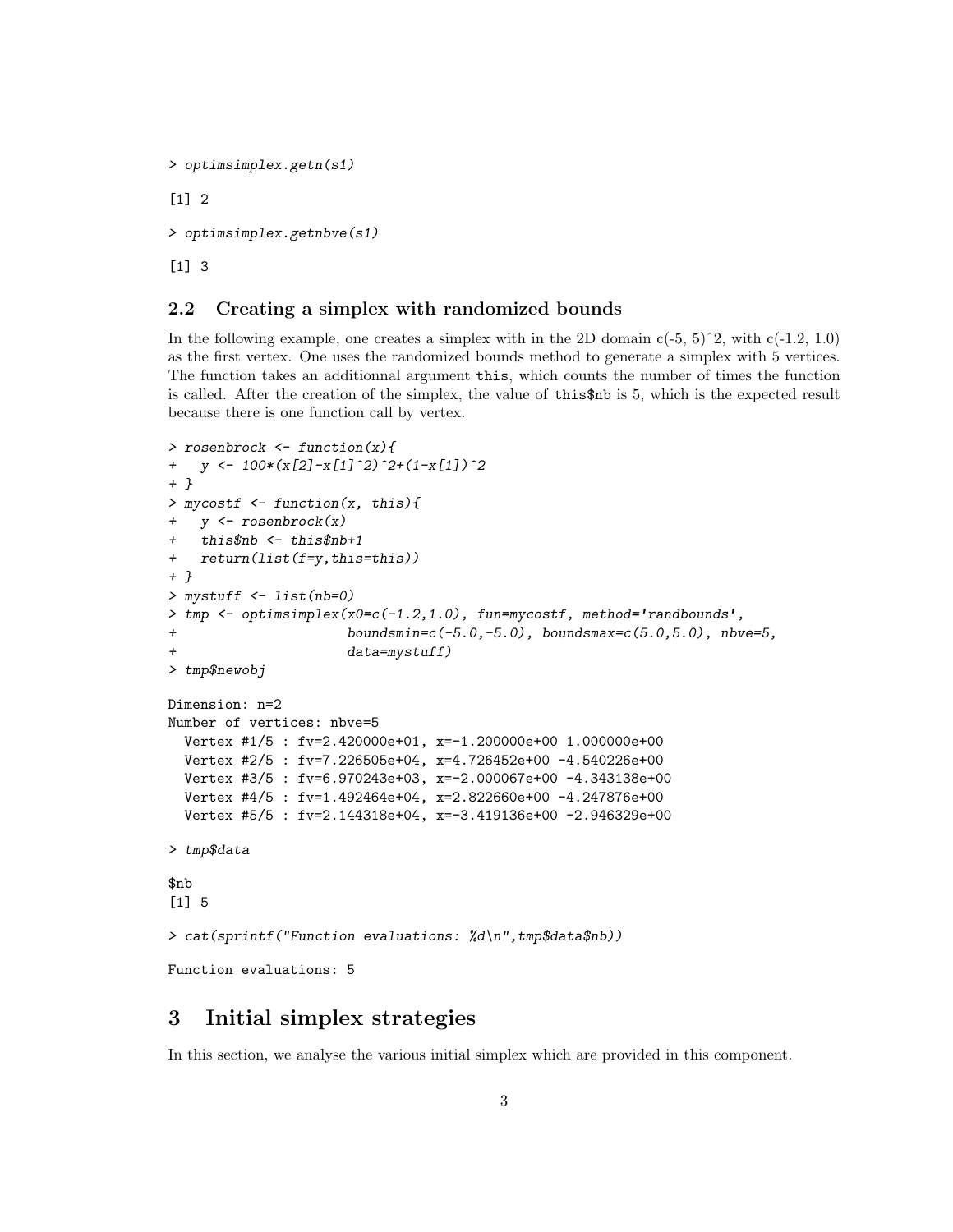It is known that direct search methods based on simplex designs are very sensitive to the initial simplex. This is why the current component provides various ways to create such an initial simplex.

The first historical simplex-based algorithm is the one presented in "Sequential Application of Simplex Designs in Optimisation and Evolutionary Operation" by W. Spendley, G. R. Hext and F. R. Himsworth. The "spendley" simplex creates the regular simplex which is presented in the paper [\[9\]](#page-3-0).

The "randbounds" simplex is due to M.J. Box in "A New Method of Constrained Optimization and a Comparison With Other Methods" [\[7\]](#page-3-1).

Pfeffer's method is an heuristic which is presented in "Global Optimization Of Lennard-Jones Atomic Clusters" by E. Fan [\[4\]](#page-3-2). It is due to L. Pfeffer at Stanford and it is used in the fminsearch function from the neldermead package.

# 4 References

The functions distributed in optimsimplex are also based upon the work from Nelder and Mead [\[5\]](#page-3-3), Kelley [\[3\]](#page-3-4), Han and Neumann [\[6\]](#page-3-5), Torczon [\[8\]](#page-3-6), Burmen et al. [\[1\]](#page-3-7), and Price and al. [\[2\]](#page-3-8).

- <span id="page-3-7"></span>[1] A. Burmen and J. Puhan and T. Tuma. Grid Restrained Nelder-Mead Algorithm. Computational Optimization and Applications, 34(3):359–375, July 2006.
- <span id="page-3-8"></span>[2] C.J. Price and I.D. Coope and D. Byatt. A Convergent Variant of The Nelder-Mead algorithm. Journal of Optimization Theory and Applications, 113(1):5–19, April 2002.
- <span id="page-3-4"></span>[3] C.T. Kelley. Iterative Methods for Optimization. SIAM Frontiers in Applied Mathematics, Philadelphia, PA, 1999.
- <span id="page-3-2"></span>[4] E. Fan. Global Optimization Of Lennard-Jones Atomic Clusters. Master's thesis, McMaster University, February 2002.
- <span id="page-3-3"></span>[5] J.A. Nelder and R. Mead. A Simplex Method for Function Minimization. The Computer Journal, 7(4):308–313, 1965.
- <span id="page-3-5"></span>[6] Lixing Han and Michael Neumann. Effect of Dimensionality on the Nelder-Mead Simplex Method. Optimization methods and software, 21(1):1–16, 2006.
- <span id="page-3-1"></span>[7] M.J. Box. A New Method of Constrained Optimization and a Comparison With Other Methods. The Computer Journal, 1(8):42–52, 1965.
- <span id="page-3-6"></span>[8] V.J. Torczon. Multi-Directional Search: A Direct Search Algorithm for Parallel Machines. PhD thesis, Rice University, Houston, TX, 1989.
- <span id="page-3-0"></span>[9] W. Spendley and G.R. Hext and F.R. Himsworth. Sequential Application of Simplex Designs in Optimisation and Evolutionary Operation. Technometrics, 4:441–461, 1962.

# 5 Network of optimsimplex functions

The network of functions provided in optimsimplex is illustrated in the network map given in the neldermead package.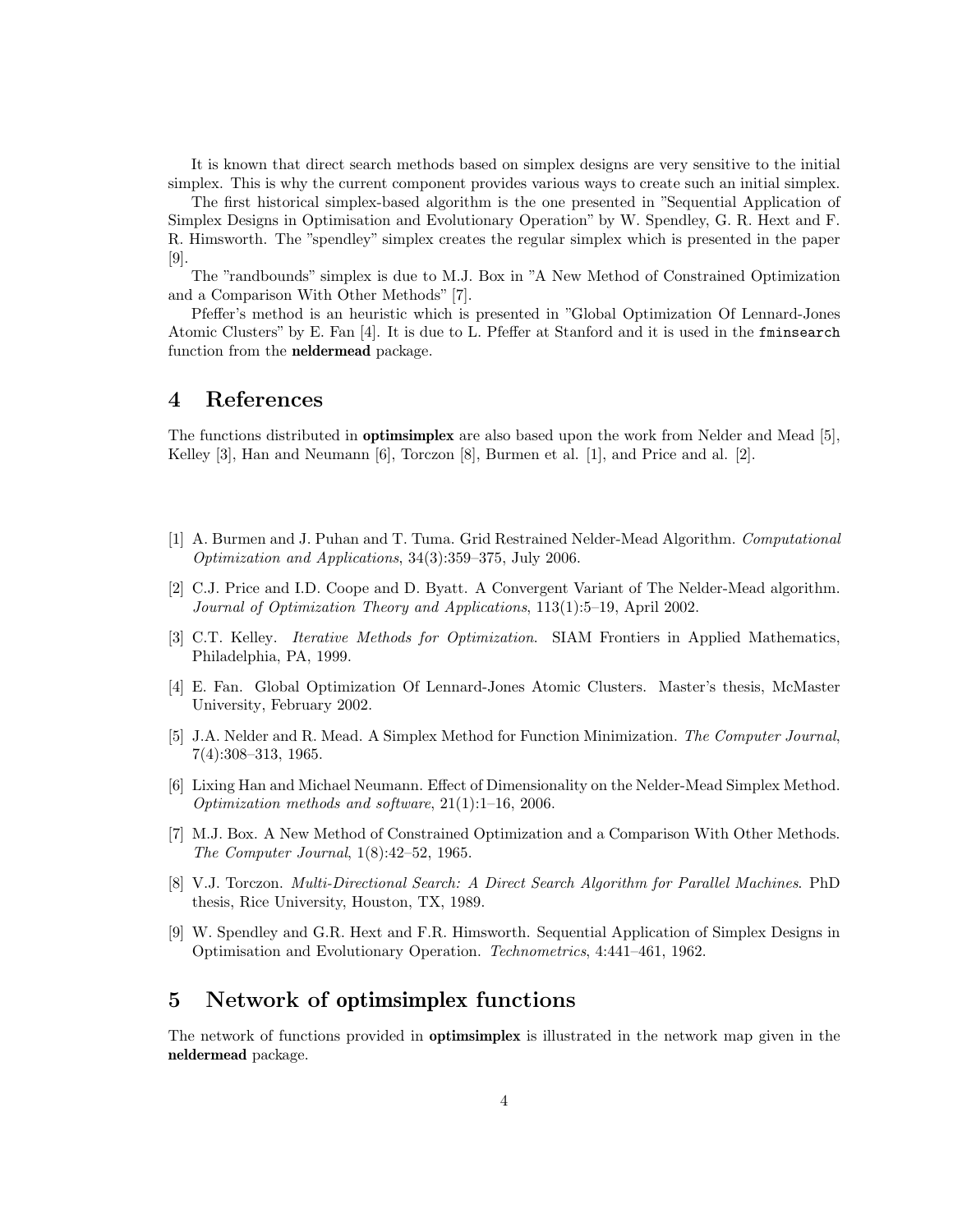# 6 Help on optimsimplex functions

optimsimplex-package  $R$  port of the Scilab optimsimplex module

### Description

The goal of this package is to provide a building block for optimization algorithms based on a simplex. The optimsimplex package may be used in the following optimization methods:

- the simplex method of Spendley et al.,
- the method of Nelder and Mead,
- the Box's algorithm for constrained optimization,
- the multi-dimensional search by Torczon,
- $\bullet$  etc ...

Features The following is a list of features currently provided:

- Manage various simplex initializations
	- initial simplex given by user,
	- initial simplex computed with a length and along the coordinate axes,
	- initial regular simplex computed with Spendley et al. formula,
	- initial simplex computed by a small perturbation around the initial guess point,
	- initial simplex computed from randomized bounds.
- sort the vertices by increasing function values,
- compute the standard deviation of the function values in the simplex,
- compute the simplex gradient with forward or centered differences,
- shrink the simplex toward the best vertex,
- $\bullet$  etc...

### Details

| Package:  | optimsimplex |
|-----------|--------------|
| Type:     | Package      |
| Version:  | $1.0 - 7$    |
| Date:     | 2018-02-12   |
| License:  | $CeCILL-2$   |
| LazyLoad: | <b>ves</b>   |

See vignette('optimsimplex',package='optimsimplex') for more information.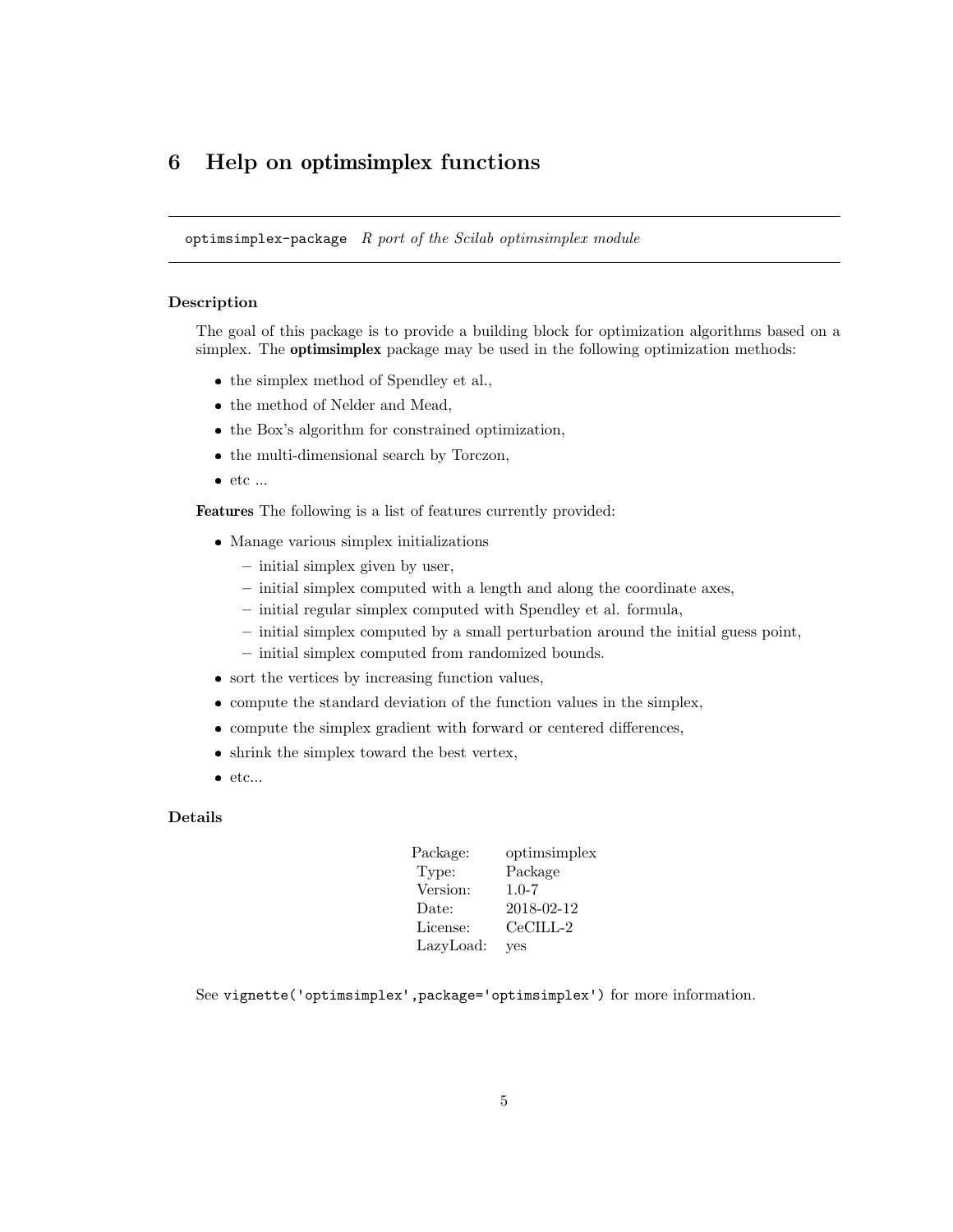# Author(s)

Author of Scilab optimsimplex module: Michael Baudin (INRIA - Digiteo) Author of R adaptation: Sebastien Bihorel (<sb.pmlab@gmail.com>)

optimsimplex S3 optimsimplex class

# Description

These functions support the S3 class 'optimsimplex' and are intended to either create objects of this class or check if an object is of this class.

### Usage

```
optimsimplex(coords = NULL, fun = NULL, data = NULL, method = NULL,
               x0 = NULL, len = NULL, deltausual = NULL, deltazero = NULL,
               boundsmax = NULL, boundsmin = NULL, nbve = NULL,
               simplex0 = NULL)
  optimsimplex.tostring(x)
  ## S3 method for class 'optimsimplex'
print(x,...)## S3 method for class 'optimsimplex'
is(x)
```
# Arguments

| coords | The matrix of point estimate coordinates in the simplex. The coords matrix<br>is expected to be a nove x n matrix, where n is the dimension of the space and<br>nbve is the number of vertices in the simplex, with nbve $>=$ n+1. Only used<br>if method is set to NULL. |
|--------|---------------------------------------------------------------------------------------------------------------------------------------------------------------------------------------------------------------------------------------------------------------------------|
| fun    | The function to compute at vertices. The function is expected to have the<br>following input and output arguments:                                                                                                                                                        |
|        | my function $\langle$ - function $(x, this)$<br>.<br>$return(list(f=f, this = this))$                                                                                                                                                                                     |
|        | where x is a row vector and this a user-defined data, i.e. the data argument.                                                                                                                                                                                             |
| data   | A user-defined data passed to the function. If data is provided, it is passed<br>to the callback function both as an input and output argument. <b>data</b> may be<br>used if the function uses some additionnal parameters. It is returned as an                         |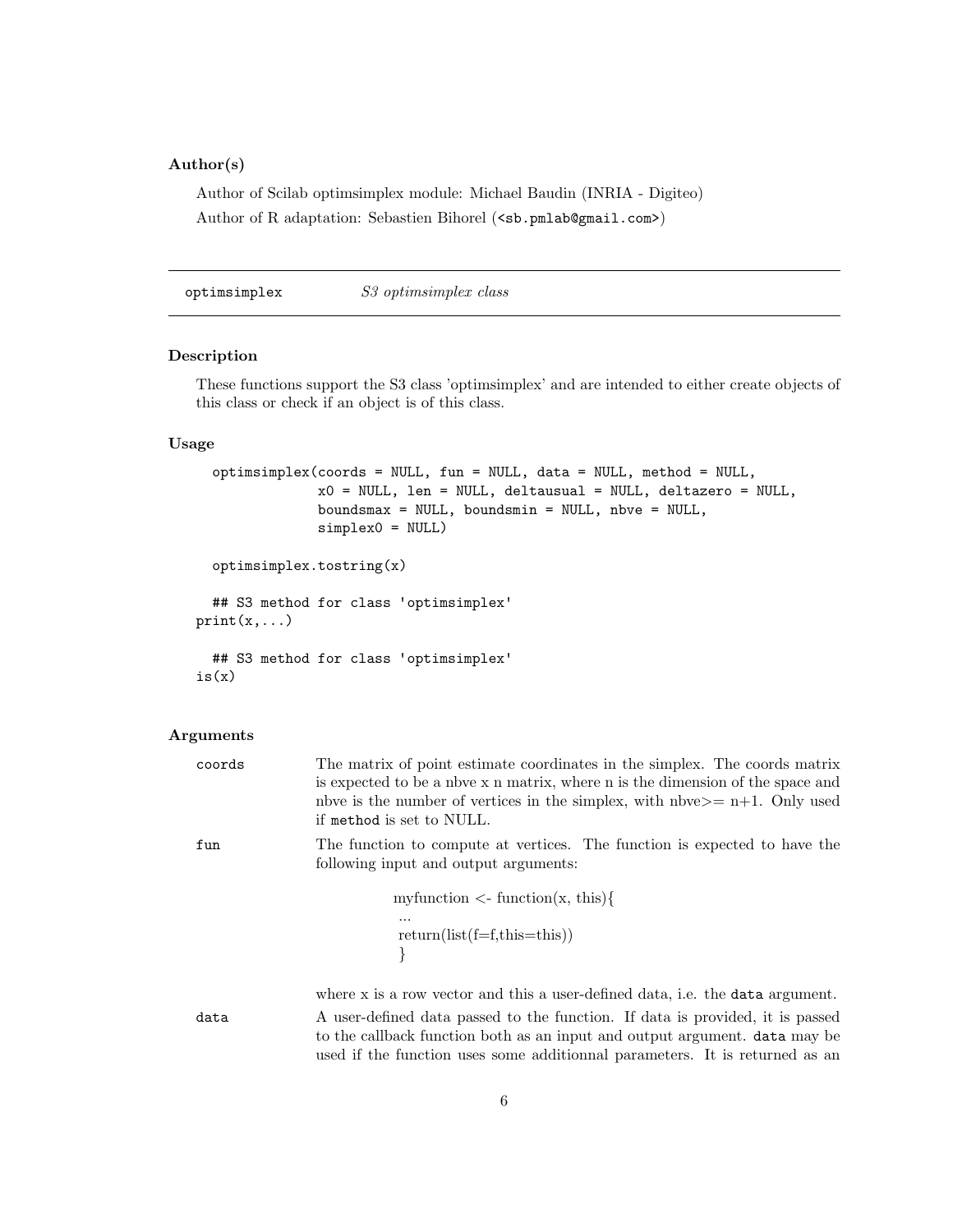|            | output parameter because the function may modify the data while computing<br>the function value. This feature may be used, for example, to count the number<br>of times that the function has been called.                                             |
|------------|--------------------------------------------------------------------------------------------------------------------------------------------------------------------------------------------------------------------------------------------------------|
| method     | The method used to create the new optimism plex object, either 'axes', 'pfeffer',<br>'randbounds', 'spendley' or 'oriented'.                                                                                                                           |
| x0         | The initial point estimates, as a row vector of length n.                                                                                                                                                                                              |
| len        | The dimension of the simplex. If length is a value, that unique length is used<br>in all directions. If length is a vector with n values, each length is used with<br>the corresponding direction. Only used if method is set to 'axes' or 'spendley'. |
| deltausual | The absolute delta for non-zero values. Only used if method is set to 'pfeffer'.                                                                                                                                                                       |
| deltazero  | The absolute delta for zero values. Only used if method is set to 'pfeffer'.                                                                                                                                                                           |
| boundsmin  | A vector of minimum bounds. Only used if method is set to 'randbounds'.                                                                                                                                                                                |
| boundsmax  | A vector of maximum bounds. Only used if method is set to 'randbounds'.                                                                                                                                                                                |
| nbve       | The total number of vertices in the simplex. Only used if method is set to<br>'randbounds'.                                                                                                                                                            |
| simplex0   | The initial simplex. Only used if method is set to 'oriented'.                                                                                                                                                                                         |
| X          | An object of class 'optiminalize'.                                                                                                                                                                                                                     |
| $\cdots$   | optional arguments to 'print' or 'plot' methods.                                                                                                                                                                                                       |

## Details

All arguments of optimsimplex are optional. If no input is provided, the new optimsimplex object is empty.

If method is NULL, the new optimsimplex object is created by optimsimplex.coords. If coords is NULL, the optimsimplex object is empty; otherwise, coords is used as the initial vertice coordinates in the new simplex.

If method is set to 'axes', the initial vertice coordinates are stored in a nbve x n matrix built as follows:

| $\left\lceil,1\right\rceil$                                  |  |  |  |  |  |  |
|--------------------------------------------------------------|--|--|--|--|--|--|
|                                                              |  |  |  |  |  |  |
| [,nbve] $\vert x0[1]$ $x0[n]$   0 $\vert \text{en}[n] \vert$ |  |  |  |  |  |  |

If method is set to 'pfeffer', the new optimsimplex object is created using the Pfeffer's method, i.e. a relative delta for non-zero values and an absolute delta for zero values.

If method is set to 'randbounds', the initial vertice coordinates are stored in a nbve x n matrix consisting of the initial point estimates (on the first row) and a (nbve-1) x n matrix of randomly sampled numbers between the specified the bounds. The number of vertices not in the optimsimplex is arbitrary.

If method is set to 'spendley', the new optimsimplex object is created using the Spendely's method, i.e. a regular simplex made of nbve  $= n+1$  vertices.

If method is set to 'oriented', the new optimsimplex object is created in sorted order. The new simplex has the same sigma- length of the base simplex, but is "oriented" depending on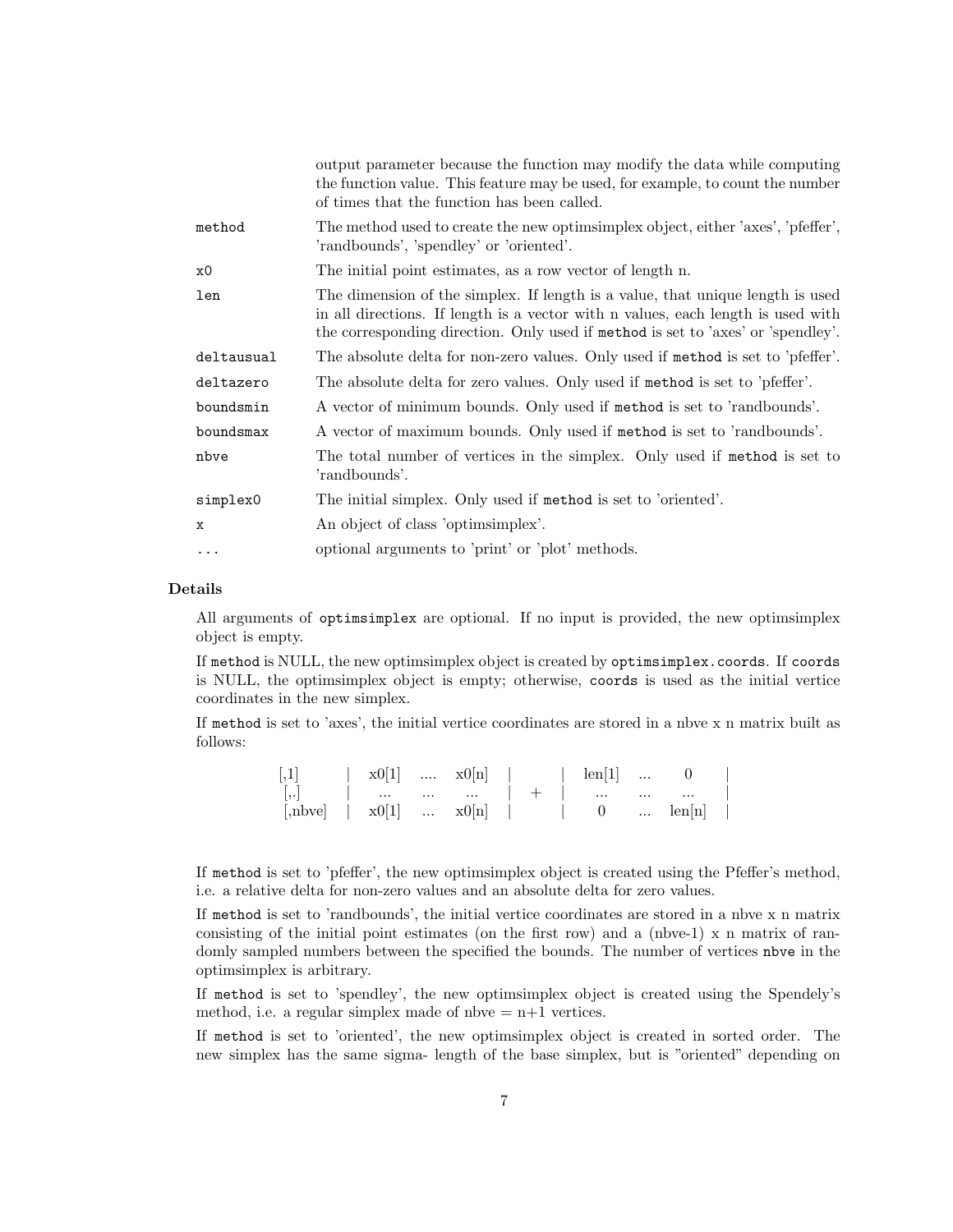the function value. The created optimsimplex may be used, as Kelley suggests, for a restart of Nelder-Mead algorithm.

The optimsimplex.tostring function is a utility function, which formats the content of a optimsimplex object into a single string of characters.

#### Value

The optimsimplex function returns a list with the following elements:

newobj An object of class 'simplex', i.e. a list with the following elements:

verbose The verbose option, controlling the amount of messages. Set to FALSE.

x The coordinates of the vertices, with size nbve x n.

n The dimension of the space.

fv The values of the function at given vertices. It is a column matrix of length nbve. nbve The number of vertices.

data The updated data input argument.

## Author(s)

Author of Scilab optimsimplex module: Michael Baudin (INRIA - Digiteo)

Author of R adaptation: Sebastien Bihorel (<sb.pmlab@gmail.com>)

#### References

"A Simplex Method for Function Minimization", Nelder, J. A. and Mead, R. The Computer Journal, January, 1965, 308-313

"Sequential Application of Simplex Designs in Optimisation and Evolutionary Operation", W. Spendley, G. R. Hext, F. R. Himsworth, Technometrics, Vol. 4, No. 4 (Nov., 1962), pp. 441-461, Section 3.1

"A New Method of Constrained Optimization and a Comparison With Other Methods", M. J. Box, The Computer Journal 1965 8(1):42-52, 1965 by British Computer Society

"Detection and Remediation of Stagnation in the Nelder-Mead Algorithm Using a Sufficient Decrease Condition", SIAM J. on Optimization, Kelley C.T., 1999

"Multi-Directional Search: A Direct Search Algorithm for Parallel Machines", by E. Boyd, Kenneth W. Kennedy, Richard A. Tapia, Virginia Joanne Torczon, Virginia Joanne Torczon, 1989, Phd Thesis, Rice University

"Grid Restrained Nelder-Mead Algorithm", Arpad Burmen, Janez Puhan, Tadej Tuma, Computational Optimization and Applications, Volume 34 , Issue 3 (July 2006), Pages: 359 - 375

"A convergent variant of the Nelder-Mead algorithm", C. J. Price, I. D. Coope, D. Byatt, Journal of Optimization Theory and Applications, Volume 113 , Issue 1 (April 2002), Pages: 5 - 19,

"Global Optimization Of Lennard-Jones Atomic Clusters", Ellen Fan, Thesis, February 26, 2002, McMaster University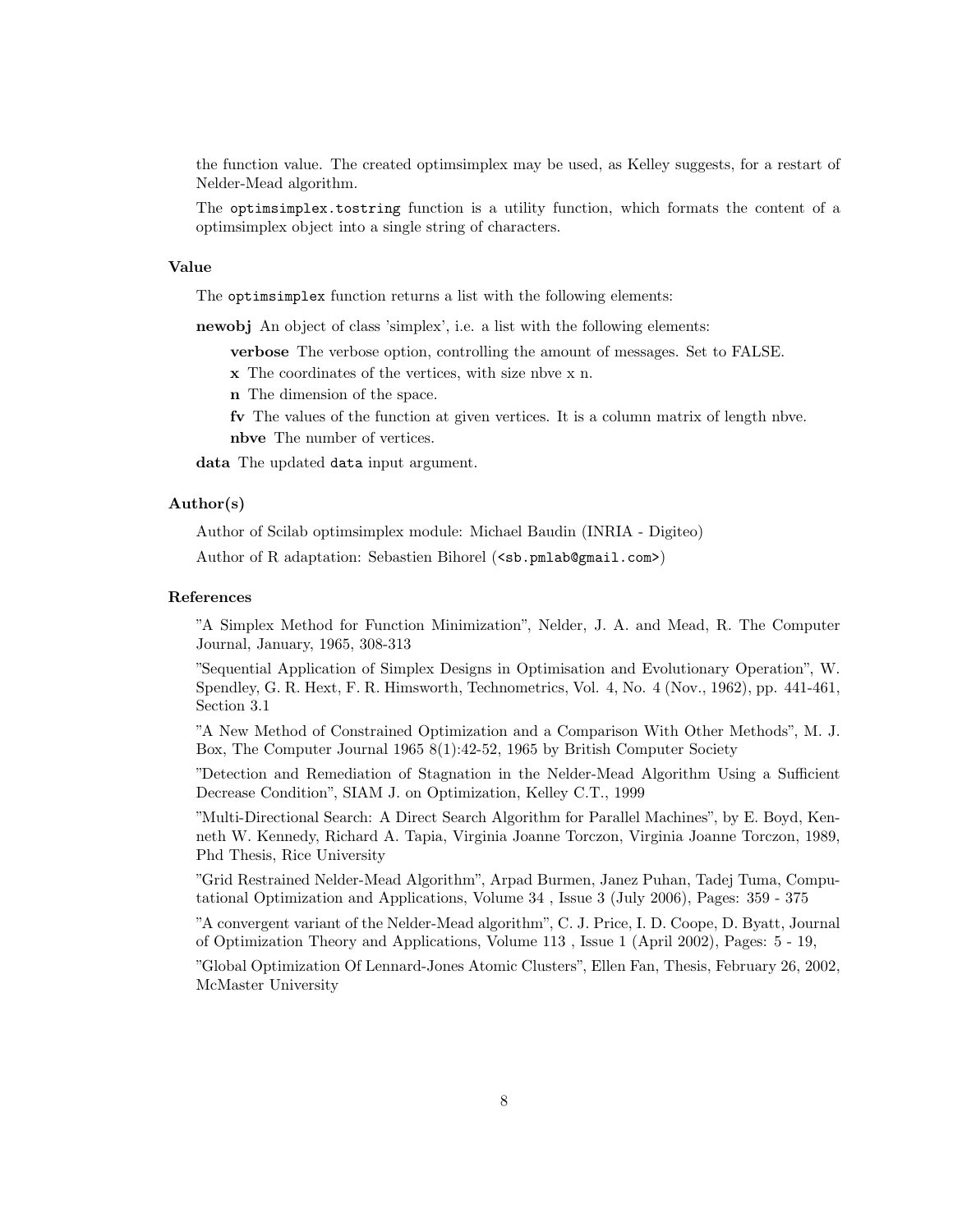### Examples

```
myfun <- function(x,this){return(list(f=sum(x^2),this=this))}
mat < -matrix(c(0,1,0,0,0,1),ncol=2)optimsimplex()
optimsimplex(coords=mat,x0=1:4,fun=myfun)
optimsimplex(method='axes',x0=1:4,fun=myfun)
optimsimplex(method='pfeffer',x0=1:6,fun=myfun)
opt <- optimsimplex(method='randbounds',x0=1:6,boundsmin=rep(0,6),
                        boundsmax=rep(10,6),fun=myfun)
opt
optimsimplex(method='spendley',x0=1:6,fun=myfun,len=10)
optimsimplex(method='oriented',simplex=opt$newobj,fun=myfun)
```
Function evaluations Computation of Function Value(s)

### Description

These functions compute the value of the function at the vertices points stored in the current simplex object and stored them back into the simplex object. optimsimplex.computefv determines how many vertices are stored in the simplex object and delegates the calculation of the function values to optimsimplex.compsomefv.

# Usage

```
optimsimplex.computefv(this = NULL, fun = NULL, data = NULL)
optimsimplex.compsomefv(this = NULL, fun = NULL, indices = NULL, data = NULL)
```
#### Arguments

| this | The current simplex object, containing the nbve x n matrix of vertice coor-<br>dinates (i.e. x element), where n is the dimension of the space and not the<br>number of vertices.                                                          |
|------|--------------------------------------------------------------------------------------------------------------------------------------------------------------------------------------------------------------------------------------------|
| fun  | The function to compute at vertices. The function is expected to have the<br>following input and output arguments:                                                                                                                         |
|      | my function $\langle$ -function $(x, this)$                                                                                                                                                                                                |
|      | <br>$return(list(f=f, this=this))$                                                                                                                                                                                                         |
|      | where x is a row vector and this a user-defined data, i.e. the data argument.                                                                                                                                                              |
| data | A user-defined data passed to the function. If data is provided, it is passed<br>to the callback function both as an input and output argument. data may be<br>used if the function uses some additionnal parameters. It is returned as an |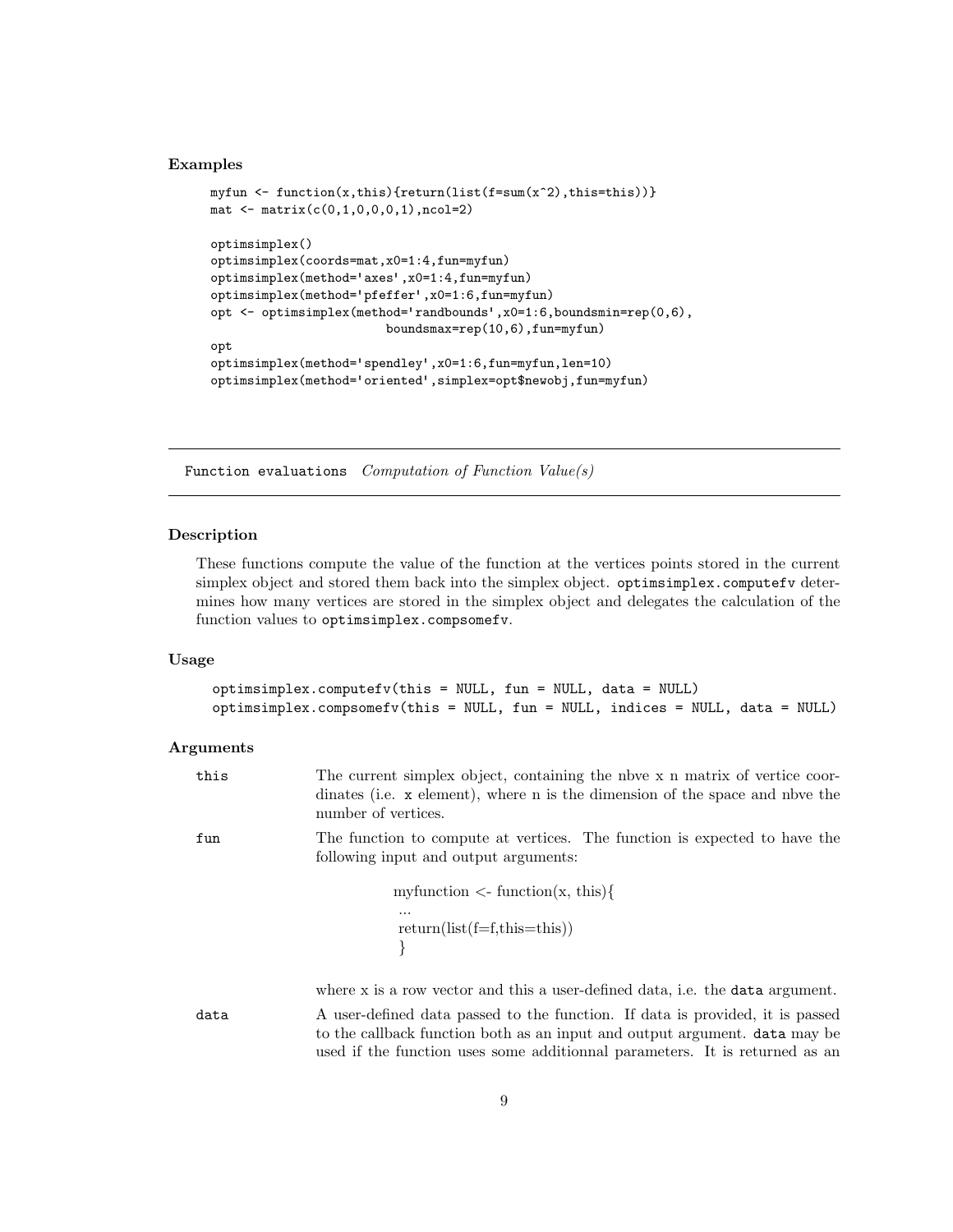output parameter because the function may modify the data while computing the function value. This feature may be used, for example, to count the number of times that the function has been called.

indices A vector of increasing integers from 1 to nbve.

# Value

optimsimplex.computefv and optimsimplex.compsomefv return a list with the following elements:

this The updated simplex object.

data The updated user-defined data.

## Author(s)

Author of Scilab optimsimplex module: Michael Baudin (INRIA - Digiteo) Author of R adaptation: Sebastien Bihorel (<sb.pmlab@gmail.com>)

# See Also

optimsimplex

optimsimplex.destroy Erase Simplex Object

# Description

This function erases the coordinates of the vertices  $(x)$  and the function values  $(fv)$  in a simplex object

#### Usage

optimsimplex.destroy(this = NULL)

### Arguments

this A simplex object.

### Value

Return an updated simplex object for which the content of the x and fv elements were set to NULL.

# Author(s)

Author of Scilab optimsimplex module: Michael Baudin (INRIA - Digiteo) Author of R adaptation: Sebastien Bihorel (<sb.pmlab@gmail.com>)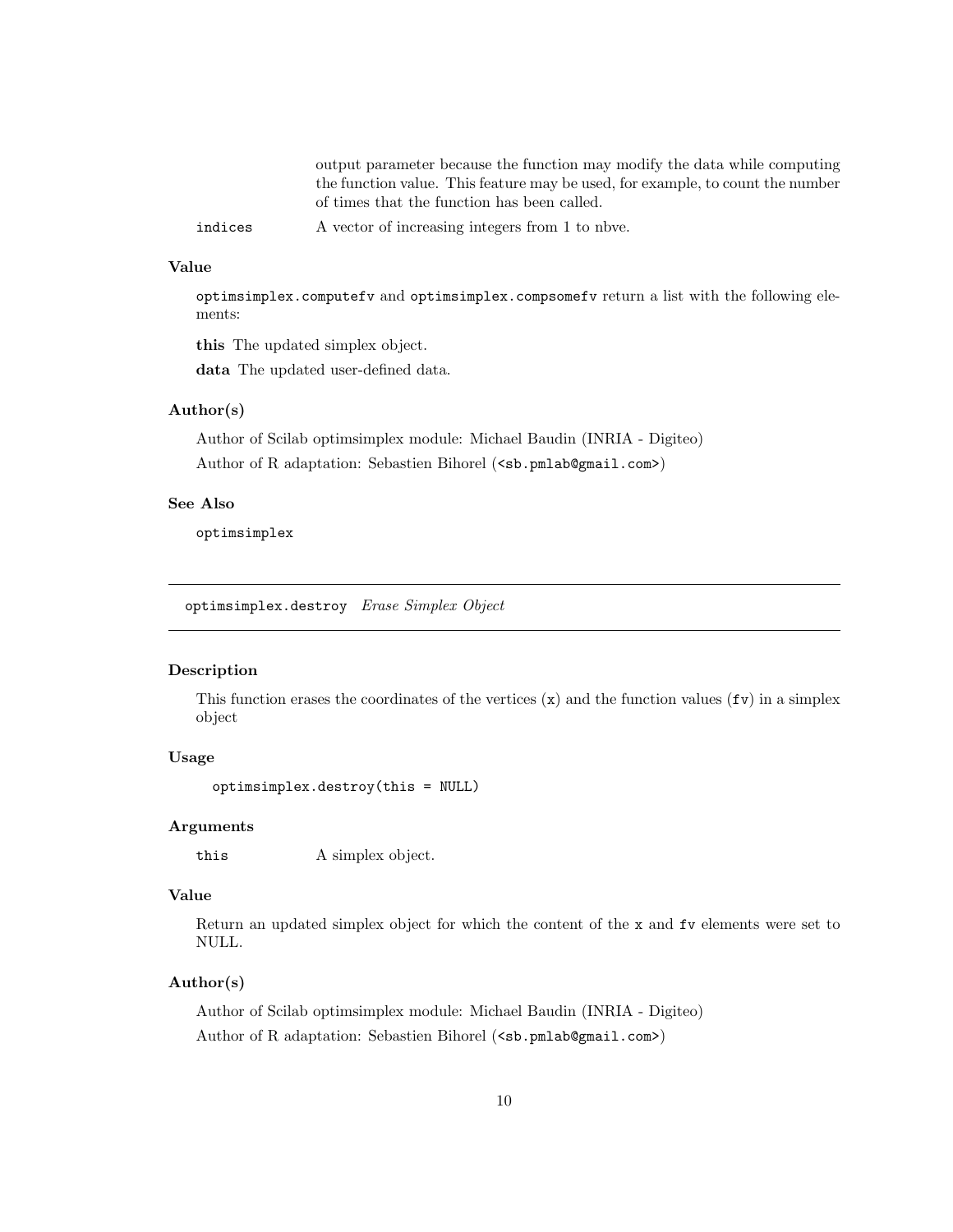### See Also

optimsimplex

Get functions Optimsimplex Get Function Class

#### Description

The functions extract the content to various elements of a simplex object:

optimsimplex.getall Get all the coordinates and the function values of all the vertices.

optimsimplex.getallfv Get all the function values of all the vertices.

optimsimplex.getallx Get all the coordinates of all the vertices.

optimsimplex.getfv Get the function value at a given index.

optimsimplex.getn Get the dimension of the space of the simplex.

optimsimplex.getnbve Get the number of vertices of the simplex.

optimsimplex.getve Get the vertex at a given index in the current simplex.

optimsimplex.getx Get the coordinates of the vertex at a given index in the current simplex.

#### Usage

```
optimsimplex.getall(this = NULL)
optimsimplex.getallfv(this = NULL)
optimsimplex.getallx(this = NULL)
optimsimplex.getfv(this = NULL, ive = NULL)
optimsimplex.getn(this = NULL)
optimsimplex.getnbve(this = NULL)
optimsimplex.getve(this = NULL, ive = NULL)
optimsimplex.getx(this = NULL, ive = NULL)
```
#### Arguments

| this | A simplex object. |
|------|-------------------|
| ive  | Vertex index.     |

### Value

- optimsimplex.getall Return a nbve  $x$  n+1 matrix, where n is the dimension of the space, nbve is the number of vertices and with the following content:
	- simplex[k, 1] is the function value of the vertex k, with  $k = 1$  to nbve,
	- simplex[k,2:(n+1)] is the coordinates of the vertex k, with  $k = 1$  to nbve.

optimsimplex.getallfv Return a row vector of function values, which kˆth element is the function value for the vertex k, with  $k = 1$  to nbve.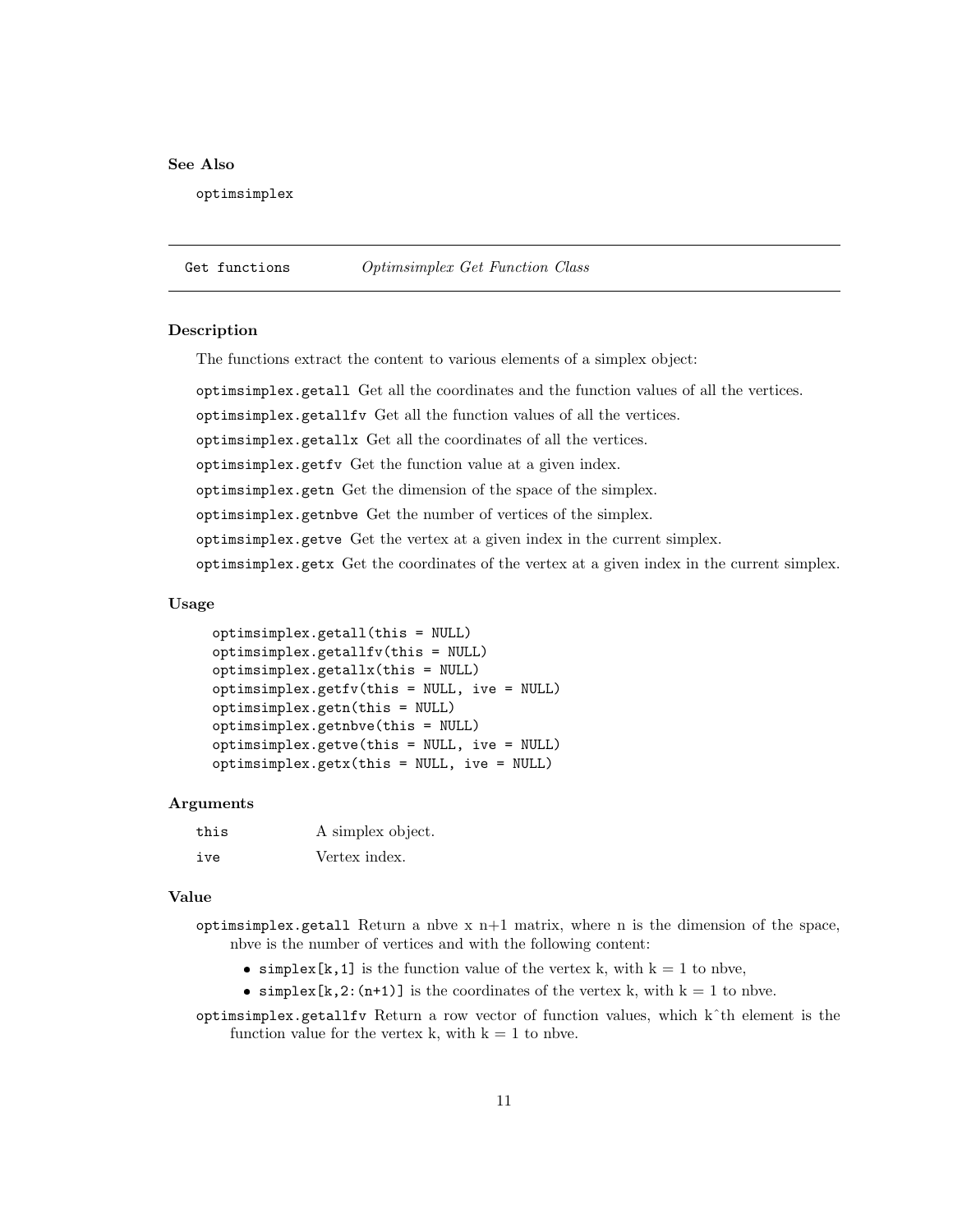optimsimplex.getallx Return a nbve x n matrix of vertice coordinates; any given vertex is expected to be stored at row k, with  $k = 1$  to nbve.

optimsimplex.getfv Return a numeric scalar.

optimsimplex.getn Return a numeric scalar.

optimsimplex.getnbve Return a numeric scalar.

- optimsimplex.getve Return an object of class 'vertex', i.e. a list with the following elements:
	- n The dimension of the space of the simplex.
	- x The coordinates of the vertex at index ive.
	- fv The value of the function at index ive.
- optimsimplex.getx Return a row vector, representing the coordinates of the vertex at index ive.

### Author(s)

Author of Scilab optimsimplex module: Michael Baudin (INRIA - Digiteo)

Author of R adaptation: Sebastien Bihorel (<sb.pmlab@gmail.com>)

#### See Also

optimsimplex

Simplex gradient Simplex Gradient

#### Description

optimsimplex.gradientfv determines the simplex gradient of the function which is computed by the secondary functions optimsimplex.gradcenter and optimsimplex.gradforward.

#### Usage

```
optimsimplex.gradientfv(this = NULL, fun = NULL, method = "forward",
                        data = NULL)optimsimplex.gradcenter(this = NULL, fun = NULL, data = NULL)
optimsimplex.gradforward(this = NULL)
```
#### Arguments

| this | An simplex object                     |                                                                           |
|------|---------------------------------------|---------------------------------------------------------------------------|
| fun  |                                       | The function to compute at vertices. The function is expected to have the |
|      | following input and output arguments: |                                                                           |

my function  $\langle$ -function $(x, this)$ { ... return(list(f=f,this=this)) }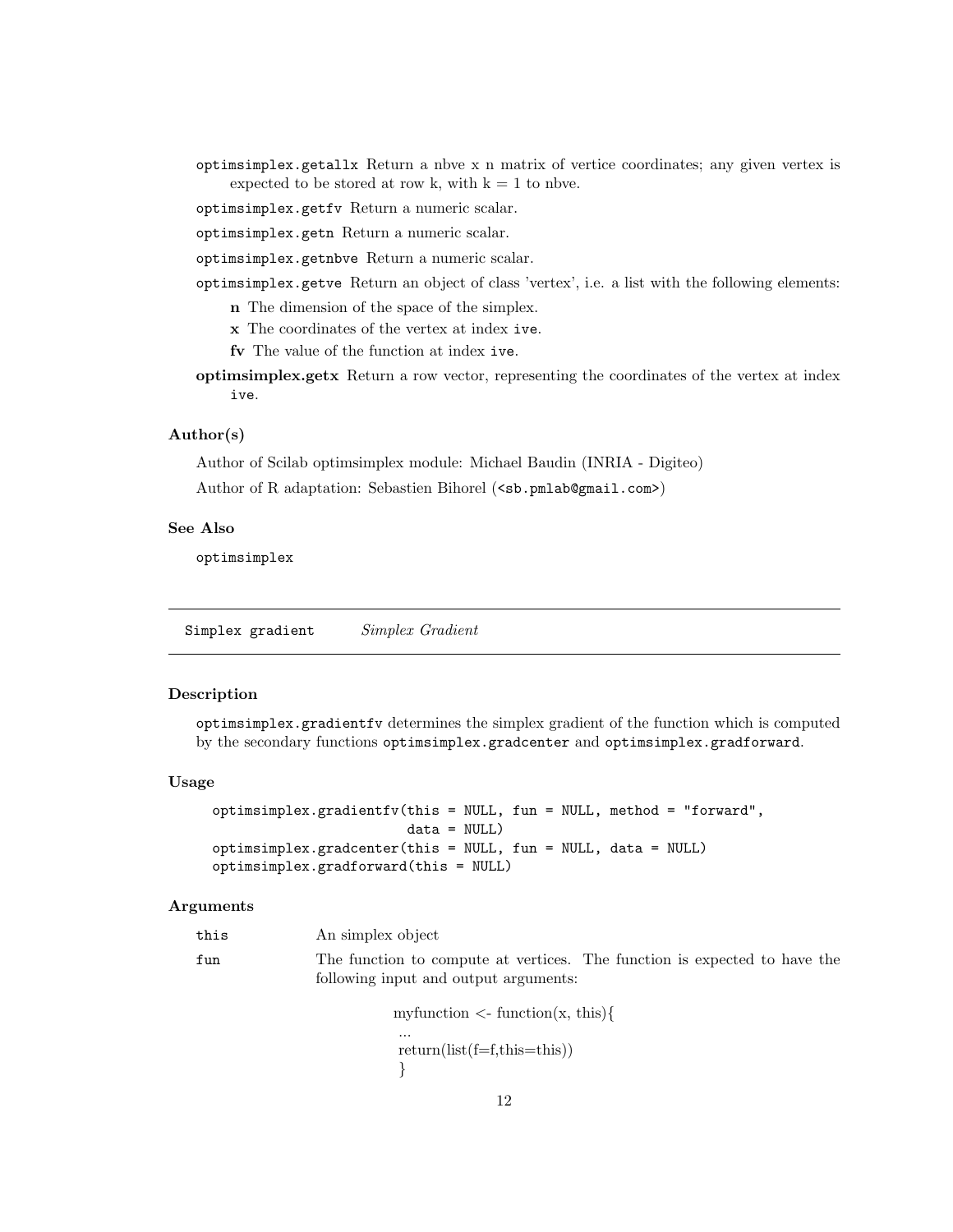|        | where x is a row vector and this a user-defined data, i.e. the data argument.                                                                                                                                                                                                                                                                                                                                                                            |
|--------|----------------------------------------------------------------------------------------------------------------------------------------------------------------------------------------------------------------------------------------------------------------------------------------------------------------------------------------------------------------------------------------------------------------------------------------------------------|
| method | The method used to compute the simplex gradient. Two methods are available:<br>'forward' and 'centered'. The 'forward' method uses the current simplex to<br>compute the gradient (using optimsimplex.dirmat and optimsimplex.deltafv).<br>The 'centered' method creates an intermediate simplex and computes the av-<br>erage.                                                                                                                          |
| data   | A user-defined data passed to the function. If data is provided, it is passed<br>to the callback function both as an input and output argument. data may be<br>used if the function uses some additionnal parameters. It is returned as an<br>output parameter because the function may modify the data while computing<br>the function value. This feature may be used, for example, to count the number<br>of times that the function has been called. |

## Value

optimsimplex.gradientfv returns a list with the following elements:

g A column vector of function gradient (with length this\$n).

data The updated user-defined data.

optimsimplex.gradcenter returns a list with the following elements:

g A column vector of function gradient (with length this\$n).

data The updated user-defined data.

optimsimplex.gradforward returns a column vector of function gradient (with length this\$n).

### Author(s)

Author of Scilab optimsimplex module: Michael Baudin (INRIA - Digiteo) Author of R adaptation: Sebastien Bihorel (<sb.pmlab@gmail.com>)

# See Also

optimsimplex, optimsimplex.dirmat, optimsimplex.deltafv

optimsimplex.log Optimsimplex Logging

## Description

This function prints a message to screen (or log file).

# Usage

```
optimsimplex.log(this = NULL, msg = NULL)
```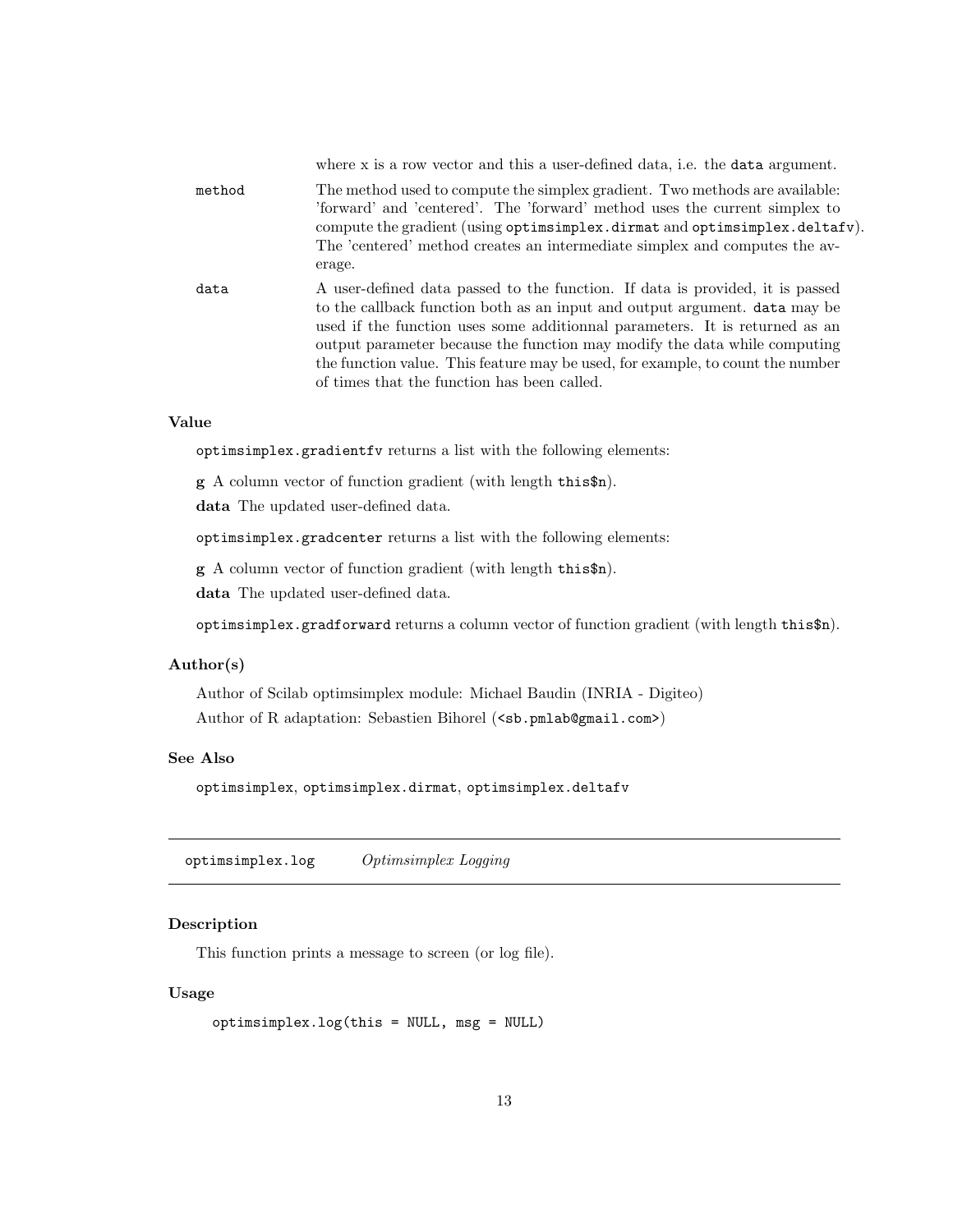## Arguments

| this | An simplex object.  |
|------|---------------------|
| msg  | A message to print. |

# Value

Do not return any value but print msg to screen if the verbose in this is set to 1.

### Author(s)

Author of Scilab optimsimplex module: Michael Baudin (INRIA - Digiteo) Author of R adaptation: Sebastien Bihorel (<sb.pmlab@gmail.com>)

### See Also

optimsimplex

optimsimplex.reflect Simplex Reflection

### Description

This function returns a new simplex by reflection of the current simplex with respect to the first vertex in the simplex. This move is used in the centered simplex gradient.

# Usage

```
optimsimplex.reflect(this = NULL, fun = NULL, data = NULL)
```
# Arguments

| this | An simplex object.                                                                                                                                                                                                                                                                                                             |
|------|--------------------------------------------------------------------------------------------------------------------------------------------------------------------------------------------------------------------------------------------------------------------------------------------------------------------------------|
| fun  | The function to compute at vertices. The function is expected to have the<br>following input and output arguments:                                                                                                                                                                                                             |
|      | my function $\langle$ - function $(x, this)$                                                                                                                                                                                                                                                                                   |
|      | .<br>$return(list(f=f, this=this))$                                                                                                                                                                                                                                                                                            |
|      | where x is a row vector and this a user-defined data, i.e. the data argument.                                                                                                                                                                                                                                                  |
| data | A user-defined data passed to the function. If data is provided, it is passed<br>to the callback function both as an input and output argument. <b>data</b> may be<br>used if the function uses some additionnal parameters. It is returned as an<br>output parameter because the function may modify the data while computing |

the function value. This feature may be used, for example, to count the number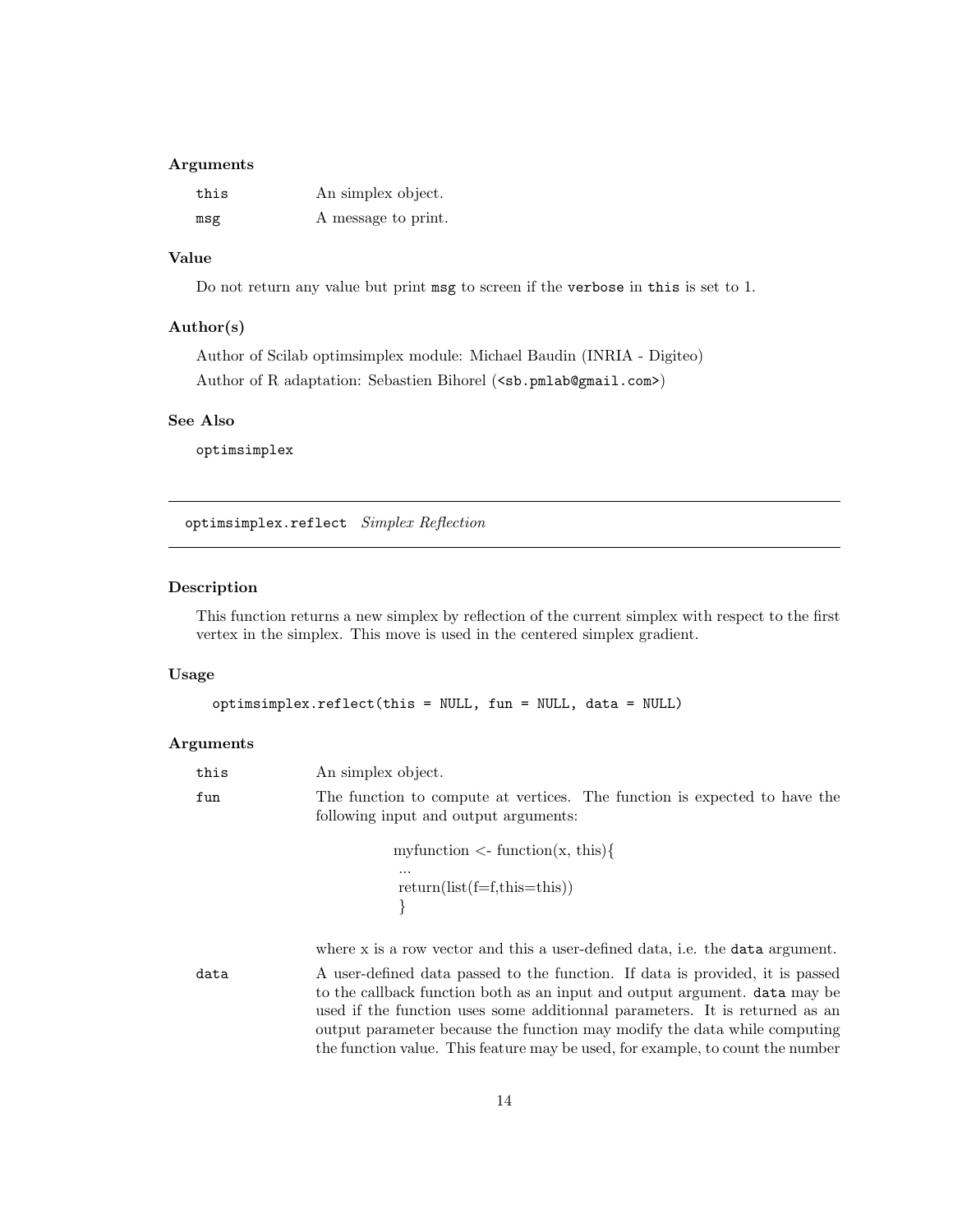of times that the function has been called.

#### Value

Return a list with the following elements:

r The reflected simplex object.

data The updated user-defined data.

#### Author(s)

Author of Scilab optimsimplex module: Michael Baudin (INRIA - Digiteo) Author of R adaptation: Sebastien Bihorel (<sb.pmlab@gmail.com>)

#### See Also

optimsimplex

Set functions Optimsimplex Set Function Class

## Description

The functions assign content to various elements of a simplex object:

optimsimplex.setall Set all the coordinates and the function values of all the vertices.

optimsimplex.setallfv Set all the function values of all the vertices.

optimsimplex.setallx Set all the coordinates of all the vertices.

optimsimplex.setfv Set the function value at a givenindex.

optimsimplex.setn Set the dimension of the space of the simplex.

optimsimplex.setnbve Set the number of vertices of the simplex.

optimsimplex.setve Set the coordinates of the vertex and the function values at a given index in the current simplex.

optimsimplex.setx Set the coordinates of the vertex at a given index in the current simplex.

### Usage

```
optimsimplex.setall(this = NULL, simplex = NULL)
optimsimplex.setallfv(this = NULL, fv = NULL)
optimsimplex.setallx(this = NULL, x = NULL)optimsimplex.setfv(this = NULL, ive = NULL, fv = NULL)
optimsimplex.setn(this = NULL, n = NULL)
optimsimplex.setnbve(this = NULL, nbve = NULL)
optimsimplex.setve(this = NULL, ive = NULL, fv = NULL, x = NULL)
optimsimplex.setx(this = NULL, ive = NULL, x = NULL)
```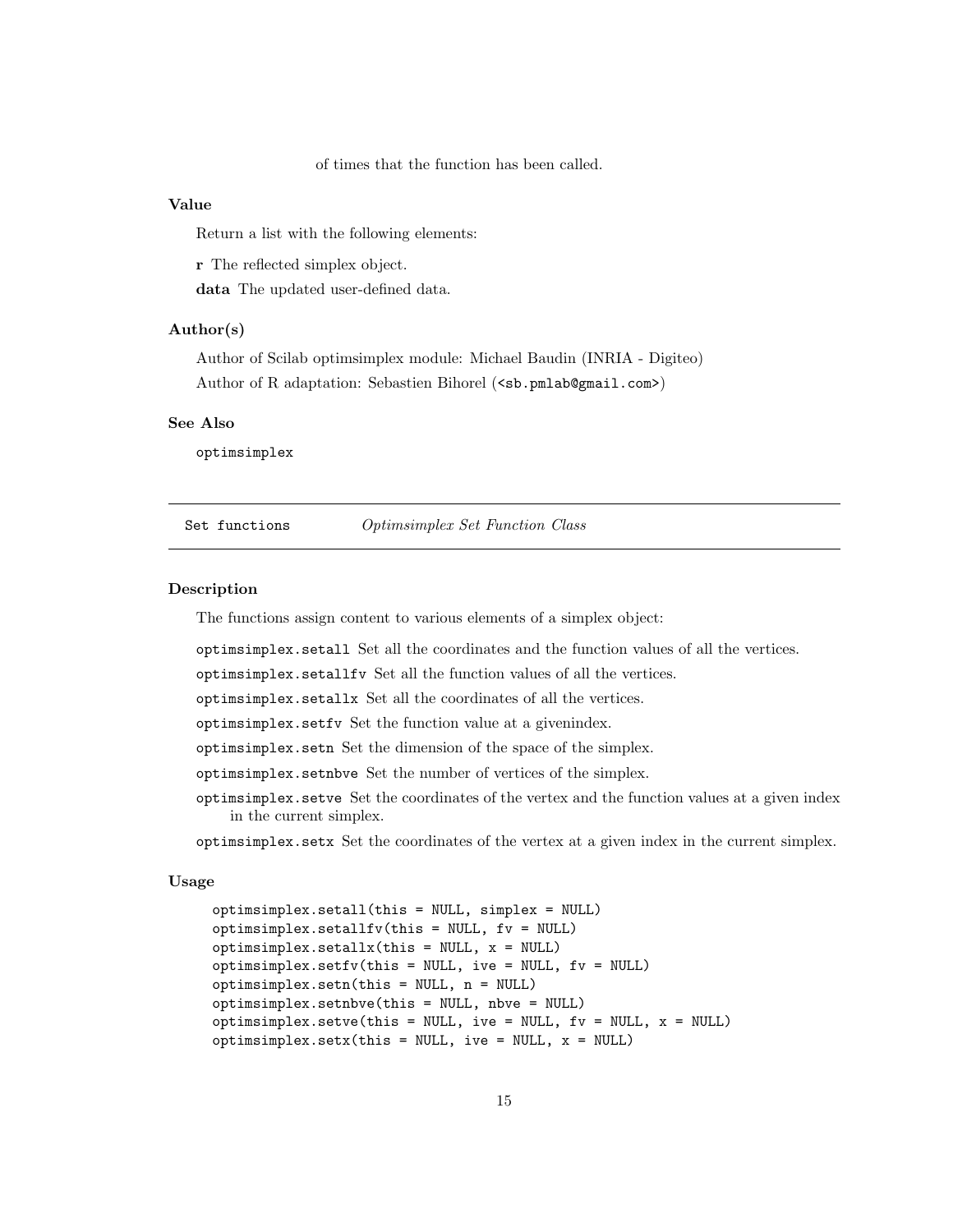## Arguments

| this    | A simplex object.                                                                                                                                                                                       |
|---------|---------------------------------------------------------------------------------------------------------------------------------------------------------------------------------------------------------|
| simplex | The simplex to set. It is expected to be a nbve $x$ n+1 matrix where n is the<br>dimension of the space, not is the number of vertices and with the following<br>content:                               |
|         | • simplex [k, 1] is the function value of the vertex k, with $k = 1$ to nbve,<br>• simplex [k, 2: (n+1)] is the coordinates of the vertex k, with $k = 1$ to<br>nbye.                                   |
| fv      | A row vector of function values; $f \nu[k]$ is expected to be the function value for<br>the vertex k, with $k = 1$ to nbve. For optimizing lexistic set fv, fv is expected to<br>be a numerical scalar. |
| X       | The nove x n matrix of vertice coordinates; the vertex is expected to be<br>stored in $x[k,1:n]$ , with $k = 1$ to nbve. For optiming the set set ve and<br>optimized to be a row matrix.               |
| ive     | Vertex index.                                                                                                                                                                                           |
| n       | The dimension of the space of the simplex.                                                                                                                                                              |
| nbve    | The number of vertices of the simplex.                                                                                                                                                                  |

### Value

Return a updated simplex object this.

### Author(s)

Author of Scilab optimsimplex module: Michael Baudin (INRIA - Digiteo) Author of R adaptation: Sebastien Bihorel (<sb.pmlab@gmail.com>)

## See Also

optimsimplex

optimsimplex.shrink Simplex Shrink

# Description

This function shrinks the simplex with given coefficient sigma and returns an updated simplex. The shrink is performed with respect to the first point in the simplex.

# Usage

optimsimplex.shrink(this = NULL, fun = NULL, sigma = 0.5, data = NULL)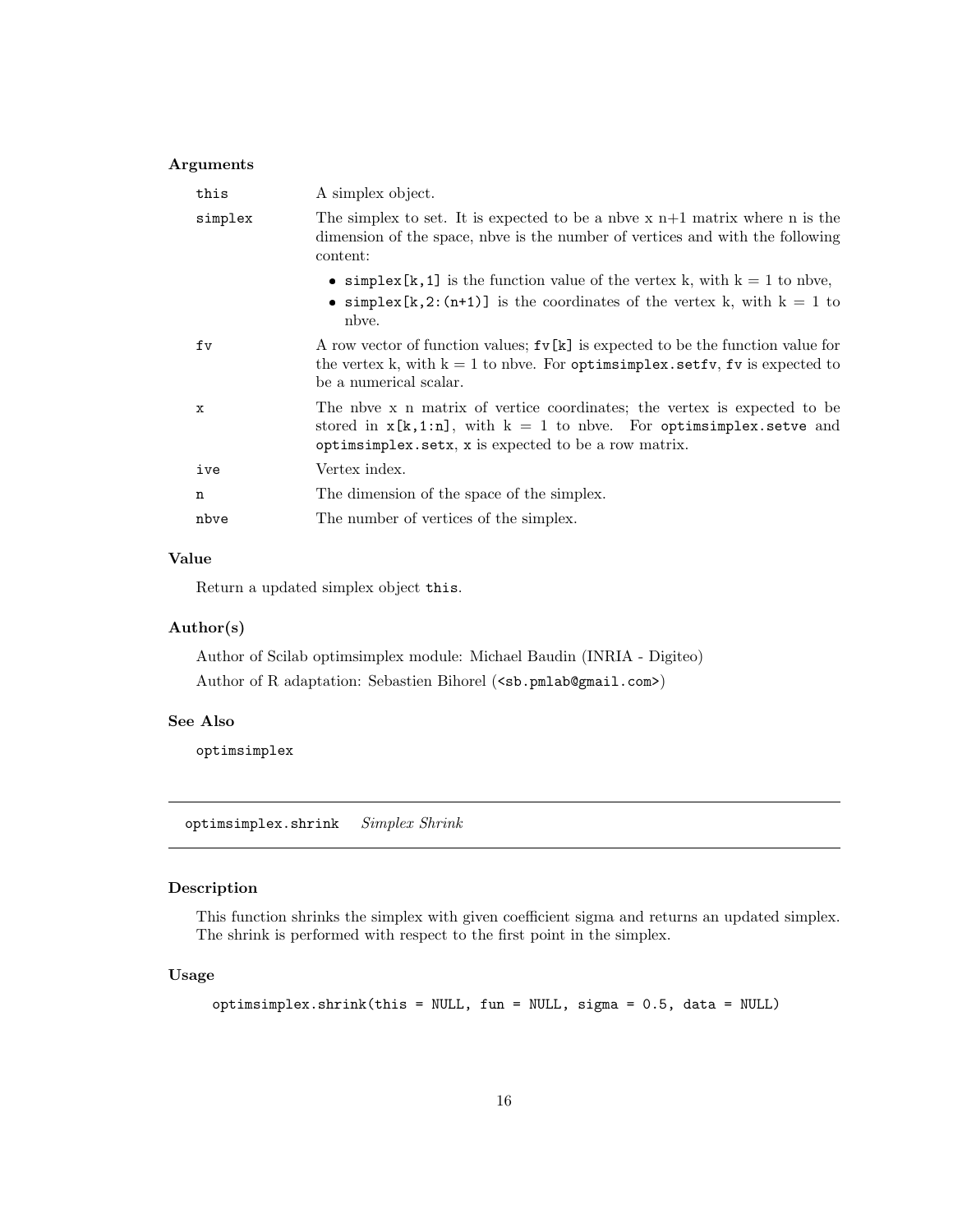# Arguments

| this | An simplex object                                                                                                  |
|------|--------------------------------------------------------------------------------------------------------------------|
| fun  | The function to compute at vertices. The function is expected to have the<br>following input and output arguments: |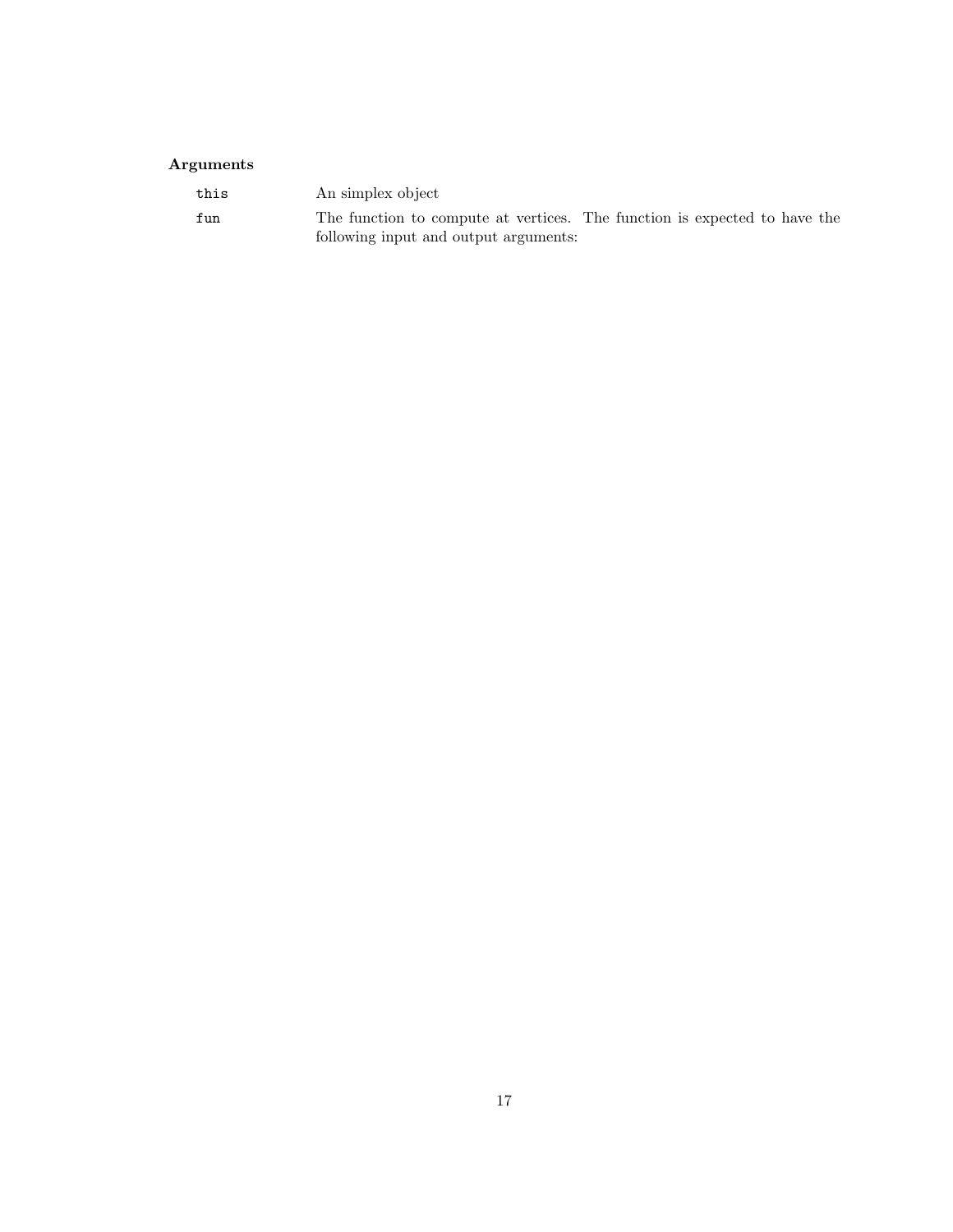my function  $\langle$ -function $(x, this)$ { ... return(list(f=f,this=this)) }

where x is a row vector and this a user-defined data, i.e. the data.

sigma The shrinkage coefficient. The default value is 0.5.

data A user-defined data passed to the function. If data is provided, it is passed to the callback function both as an input and output argument. data may be used if the function uses some additionnal parameters. It is returned as an output parameter because the function may modify the data while computing the function value. This feature may be used, for example, to count the number of times that the function has been called.

### Value

Return a list with the following elements:

this The updated simplex object. data The updated user-defined data.

### Author(s)

Author of Scilab optimsimplex module: Michael Baudin (INRIA - Digiteo) Author of R adaptation: Sebastien Bihorel (<sb.pmlab@gmail.com>)

### See Also

optimsimplex

optimsimplex.utils Optimsimplex Utility Functions

# Description

These functions enable various calculations and checks on the current simplex:

optimsimplex.center Compute the center of the current simplex.

optimsimplex.check Check the consistency of the data in the current simplex.

- optimsimplex.deltafv Compute the vector of function value differences with respect to the function value at the first vertex (the lowest).
- optimsimplex.deltafvmax Compute the difference of function value between the lowest and the highest vertices. It is expected that the first vertex  $(\text{this}\$  X[1,]) is associated with the smallest function value and that the last vertex  $(\text{this}\$x[{\text{nbve}}], )$  is associated with the highest function value.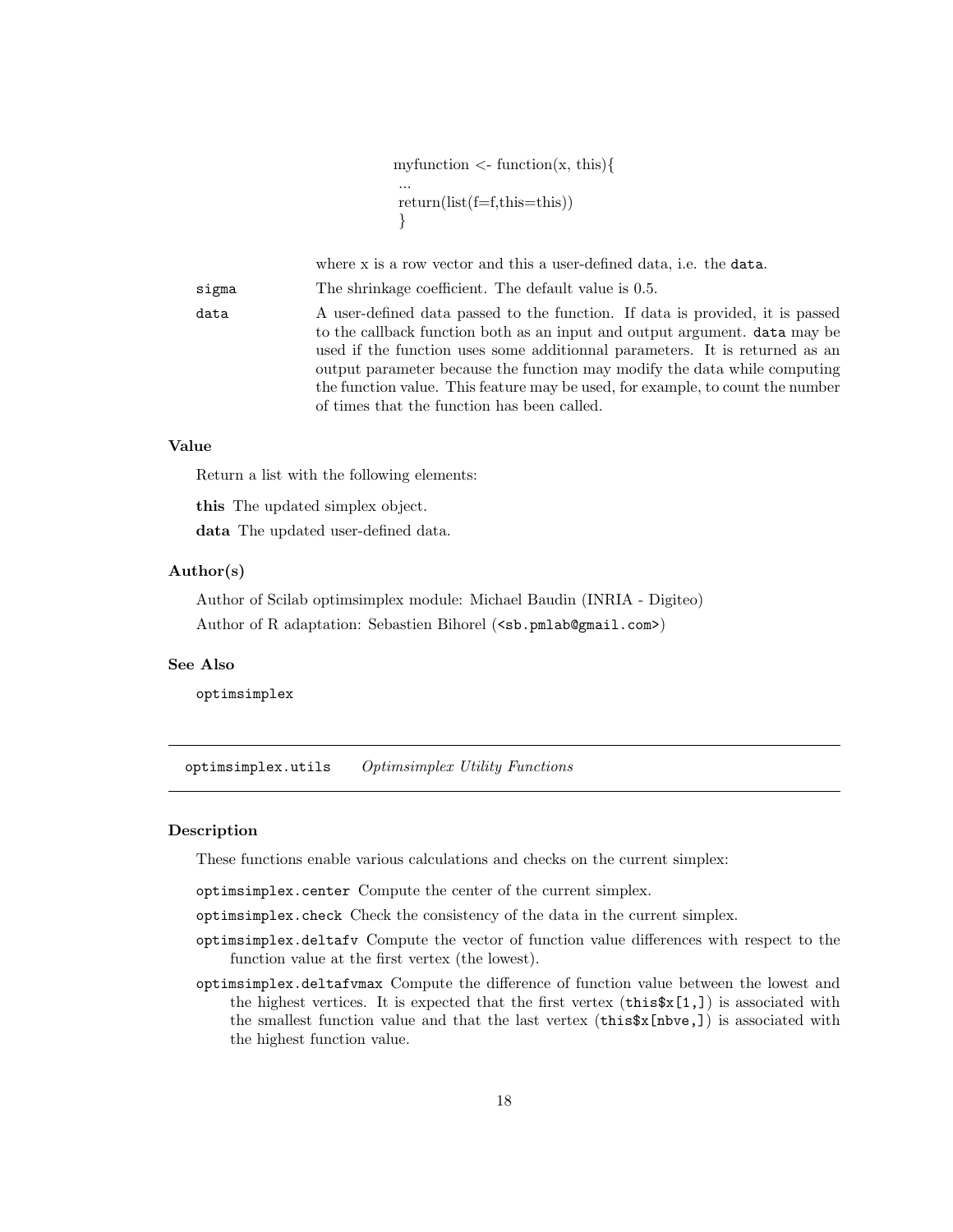- optimsimplex.dirmat Compute the matrix of simplex direction, i.e. the matrix of differences of vertice coordinates with respect to the first vertex.
- optimsimplex.fvmean Compute the mean of the function values in the current simplex.
- optimsimplex.fvstdev Compute the standard deviation of the function values in the current simplex.
- optimsimplex.fvvariance Compute the variance of the function values in the current simplex.
- optimsimplex.size Determines the size of the simplex.
- optimsimplex.sort Sort the simplex by increasing order of function value, so the smallest function is at the first vertex.
- optimsimplex.xbar Compute the center of n vertices, by excluding the vertex with index iexcl. The default of iexcl is the number of vertices: in that case, if the simplex is sorted in increasing function value order, the worst vertex is excluded.

### Usage

```
optimsimplex.center(this = NULL)
optimsimplex.check(this = NULL)
optimsimplex.deltafv(this = NULL)
optimsimplex.deltafvmax(this = NULL)
optimsimplex.dirmat(this = NULL)
optimsimplex.fvmean(this = NULL)
optimsimplex.fvstdev(this = NULL)
optimsimplex.fvvariance(this = NULL)
optimsimplex.size(this = NULL, method = NULL)
optimsimplex.sort(this = NULL)
optimsimplex.xbar(this = NULL, iexcl = NULL)
```
### Arguments

| this   | The current simplex.                                                                                                                                                                        |
|--------|---------------------------------------------------------------------------------------------------------------------------------------------------------------------------------------------|
| method | The method to use to compute the size of the simplex. The available methods<br>are the following:                                                                                           |
|        | <b>'sigmaplus'</b> (this is the default) The sigmamplus size is the maximum 2-norm<br>length of the vector from each vertex to the first vertex. It requires one<br>loop over the vertices. |
|        | <b>Sigmaminus</b> The sigmaminus size is the minimum 2-norm length of the<br>vector from each vertex to the first vertex. It requires one loop over the<br>vertices.                        |
|        | <b>'Nash'</b> The 'Nash' size is the sum of the norm of the norm-1 length of the<br>vector from the given vertex to the first vertex. It requires one loop over<br>the vertices.            |
|        | <b>'diameter'</b> The diameter is the maximum norm-2 length of all the edges of<br>the simplex. It requires 2 nested loops over the vertices.                                               |
| iexcl  | The index of the vertex to exclude in center computation.                                                                                                                                   |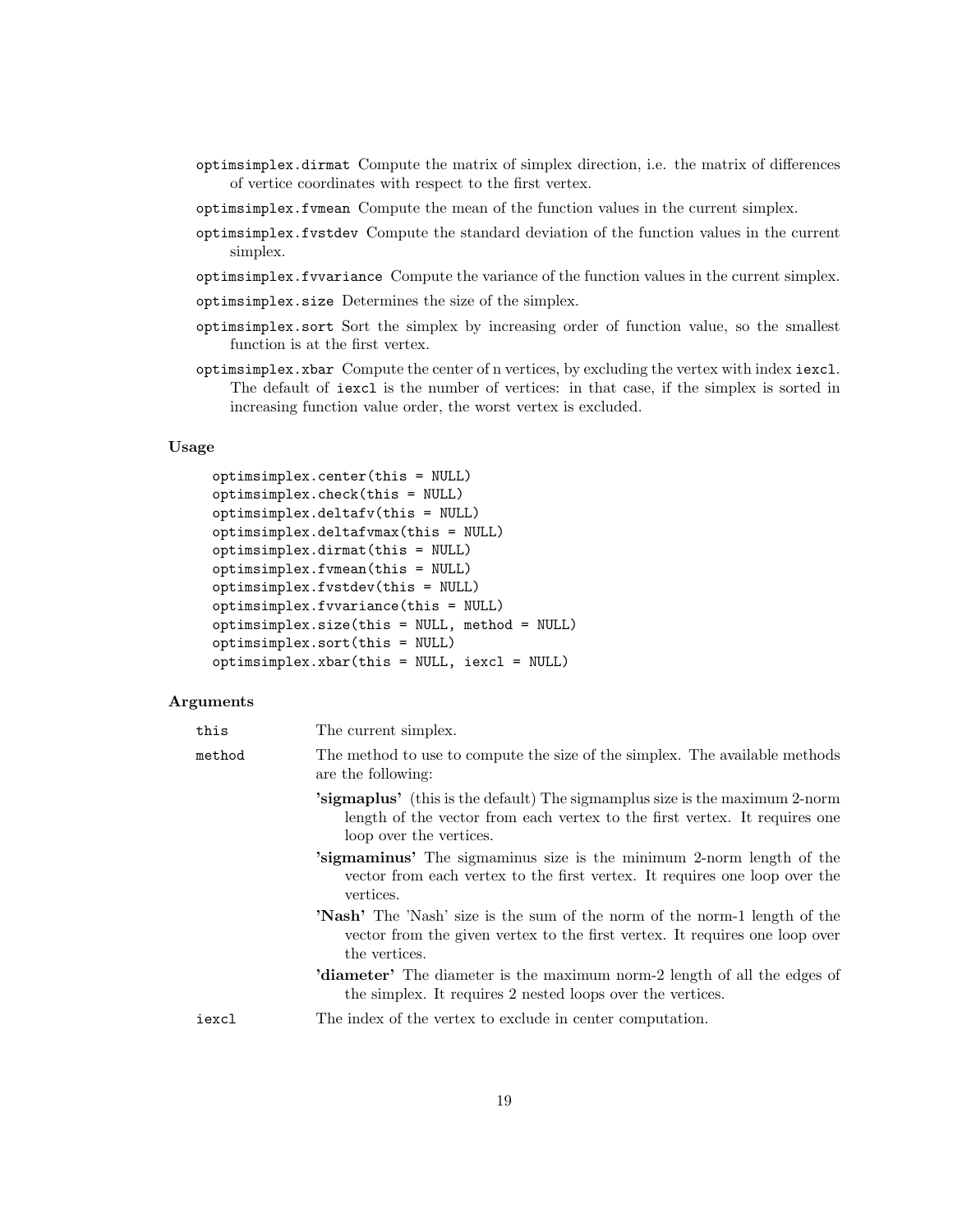### Value

- optimsimplex.center Return a vector of length nbve, where nbve is the number of vertices in the current simplex.
- optimsimplex.check Return an error message if the dimensions of the various elements of the current simplex do not match.
- optimsimplex.deltafv Return a column vector of length nbve-1.
- optimsimplex.deltafvmax Return a numeric scalar.
- optimsimplex.dirmat Return a n x n numeric matrix, where n is the dimension of the space of the simplex.

optimsimplex.fvmean Return a numeric scalar.

optimsimplex.fvstdev Return a numeric scalar.

optimsimplex.fvvariance Return a numeric scalar.

optimsimplex.size Return a numeric scalar.

optimsimplex.sort Return an updated simplex object.

optimsimplex.xbar Return a row vector of length n.

## Author(s)

Author of Scilab optimsimplex module: Michael Baudin (INRIA - Digiteo) Author of R adaptation: Sebastien Bihorel (<sb.pmlab@gmail.com>)

#### References

"Compact Numerical Methods For Computers - Linear Algebra and Function Minimization", J.C. Nash, 1990, Chapter 14. Direct Search Methods

"Iterative Methods for Optimization", C.T. Kelley, 1999, Chapter 6., section 6.2

### See Also

optimsimplex

osimplex S3 osimplex and vertex classes

#### Description

These functions support the S3 classes 'osimplex' and 'vertex'. They are intended to either create objects of these classes or check if an object is of these classes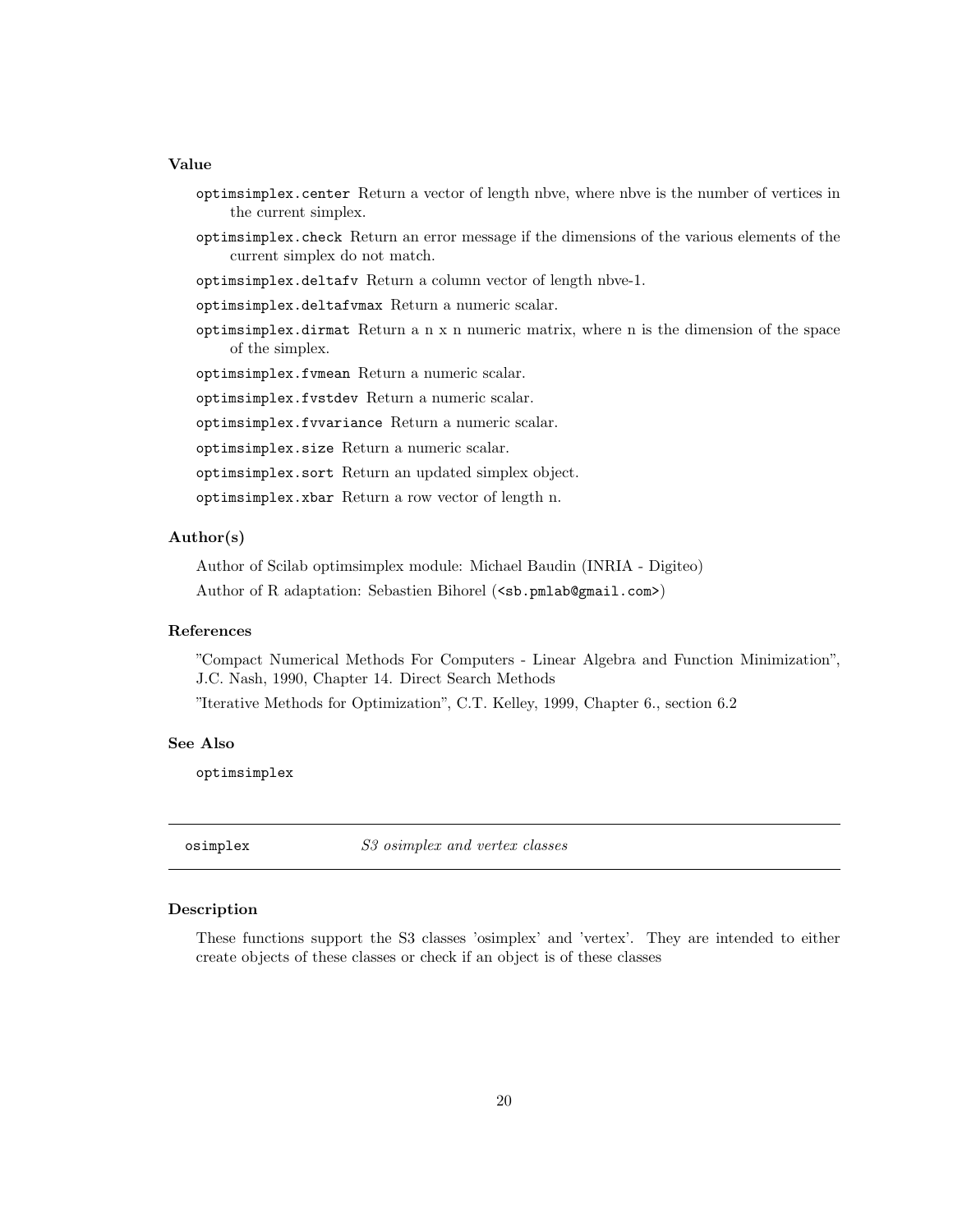# Usage

```
osimplex(verbose,x,n,fv,nbve)
  vertex(x,n,fv)
  ## S3 method for class 'osimplex'
print(x,...)## S3 method for class 'vertex'
print(x,...)## S3 method for class 'osimplex'
is(x)## S3 method for class 'vertex'
is(x)
```
### Arguments

| verbose           | The verbose option, controlling the amount of messages                                                                              |
|-------------------|-------------------------------------------------------------------------------------------------------------------------------------|
| $\mathbf{x}$      | The coordinates of the vertices, with size note $x$ n in a simplex object or $1 x$<br>n in a vertex.                                |
| n                 | The dimension of the space.                                                                                                         |
| f <sub>V</sub>    | The values of the function at given vertices. It is a column matrix of length<br>notice in a simplex or a single value in a vertex. |
| nbve              | The number of vertices in a simplex.                                                                                                |
| $\cdot\cdot\cdot$ | optional arguments to 'print' or 'plot' methods.                                                                                    |

# Details

A simplex of size n x nbve is essentially a collection of vertex of size n.

#### Value

osimplex returns a list with the following elements: verbose, x, n, fv, and nbve. vertex returns a list with the following elements: x, n, and fv.

# Author(s)

Author of Scilab optimsimplex module: Michael Baudin (INRIA - Digiteo)

Author of R adaptation: Sebastien Bihorel (<sb.pmlab@gmail.com>)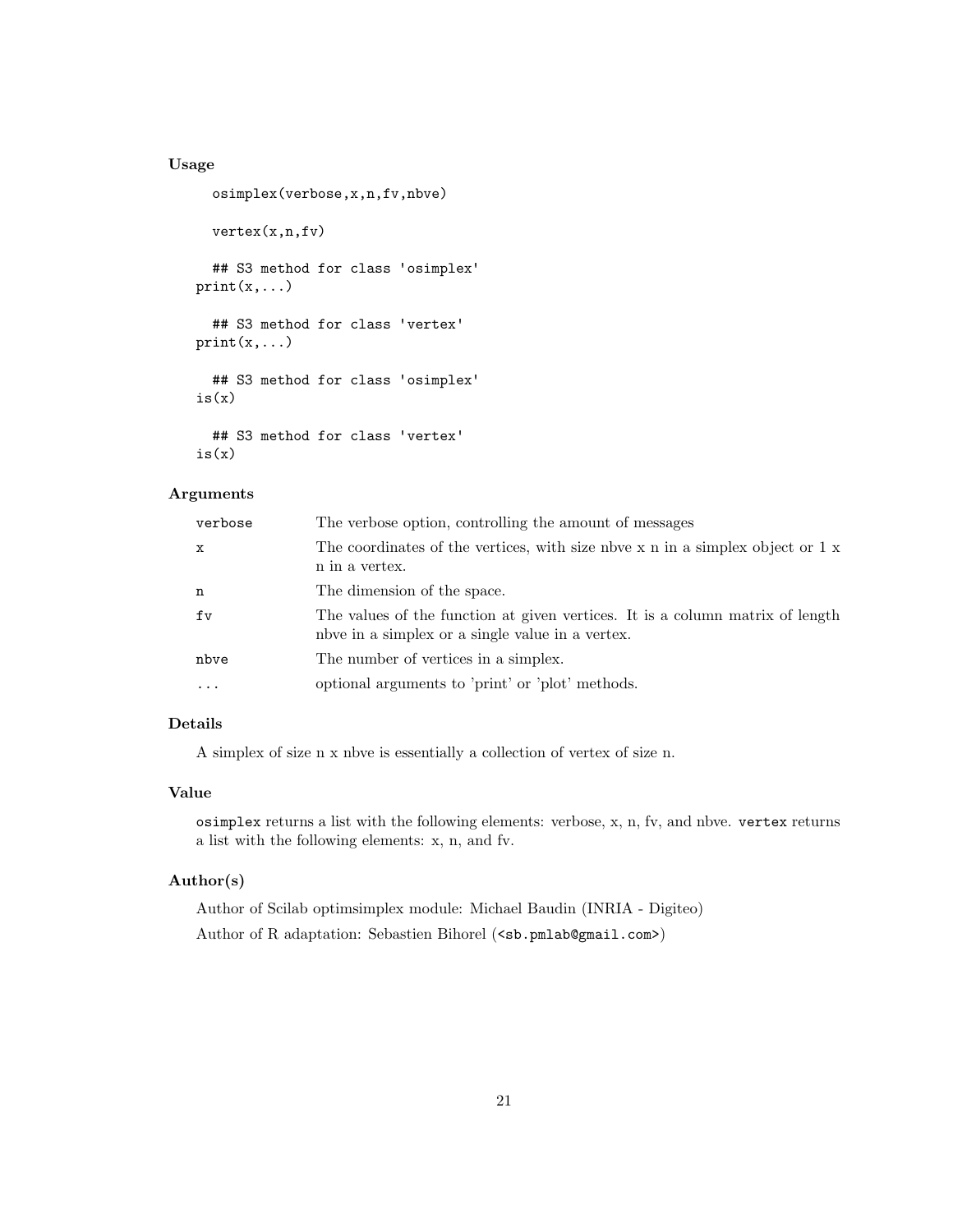# 7 CeCILL FREE SOFTWARE LICENSE AGREEMENT

#### Notice

This Agreement is a Free Software license agreement that is the result of discussions between its authors in order to ensure compliance with the two main principles guiding its drafting:

- \* firstly, compliance with the principles governing the distribution of Free Software: access to source code, broad rights granted to users,
- \* secondly, the election of a governing law, French law, with which it is conformant, both as regards the law of torts and intellectual property law, and the protection that it offers to both authors and holders of the economic rights over software.

The authors of the CeCILL (for Ce[a] C[nrs] I[nria] L[ogiciel] L[ibre]) license are:

Commissariat a l'Energie Atomique - CEA, a public scientific, technical and industrial research establishment, having its principal place of business at 25 rue Leblanc, immeuble Le Ponant D, 75015 Paris, France.

Centre National de la Recherche Scientifique - CNRS, a public scientific and technological establishment, having its principal place of business at 3 rue Michel-Ange, 75794 Paris cedex 16, France.

Institut National de Recherche en Informatique et en Automatique - INRIA, a public scientific and technological establishment, having its principal place of business at Domaine de Voluceau, Rocquencourt, BP 105, 78153 Le Chesnay cedex, France.

#### Preamble

The purpose of this Free Software license agreement is to grant users the right to modify and redistribute the software governed by this license within the framework of an open source distribution model.

The exercising of these rights is conditional upon certain obligations for users so as to preserve this status for all subsequent redistributions.

In consideration of access to the source code and the rights to copy, modify and redistribute granted by the license, users are provided only with a limited warranty and the software's author, the holder of the economic rights, and the successive licensors only have limited liability.

In this respect, the risks associated with loading, using, modifying and/or developing or reproducing the software by the user are brought to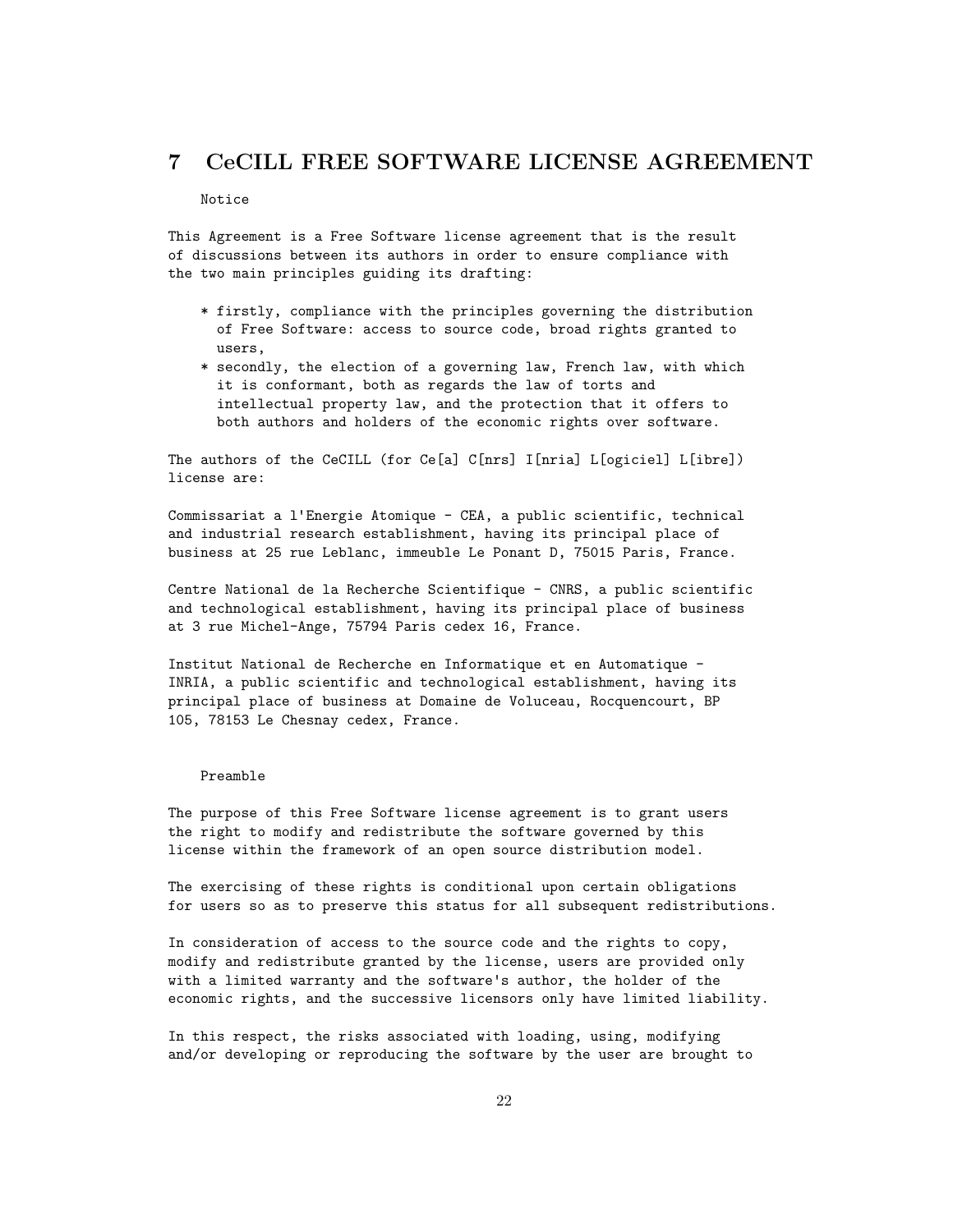the user's attention, given its Free Software status, which may make it complicated to use, with the result that its use is reserved for developers and experienced professionals having in-depth computer knowledge. Users are therefore encouraged to load and test the suitability of the software as regards their requirements in conditions enabling the security of their systems and/or data to be ensured and, more generally, to use and operate it in the same conditions of security. This Agreement may be freely reproduced and published, provided it is not altered, and that no provisions are either added or removed herefrom.

This Agreement may apply to any or all software for which the holder of the economic rights decides to submit the use thereof to its provisions.

#### Article 1 - DEFINITIONS

For the purpose of this Agreement, when the following expressions commence with a capital letter, they shall have the following meaning:

Agreement: means this license agreement, and its possible subsequent versions and annexes.

Software: means the software in its Object Code and/or Source Code form and, where applicable, its documentation, "as is" when the Licensee accepts the Agreement.

Initial Software: means the Software in its Source Code and possibly its Object Code form and, where applicable, its documentation, "as is" when it is first distributed under the terms and conditions of the Agreement.

Modified Software: means the Software modified by at least one Contribution.

Source Code: means all the Software's instructions and program lines to which access is required so as to modify the Software.

Object Code: means the binary files originating from the compilation of the Source Code.

Holder: means the holder(s) of the economic rights over the Initial Software.

Licensee: means the Software user(s) having accepted the Agreement.

Contributor: means a Licensee having made at least one Contribution.

Licensor: means the Holder, or any other individual or legal entity, who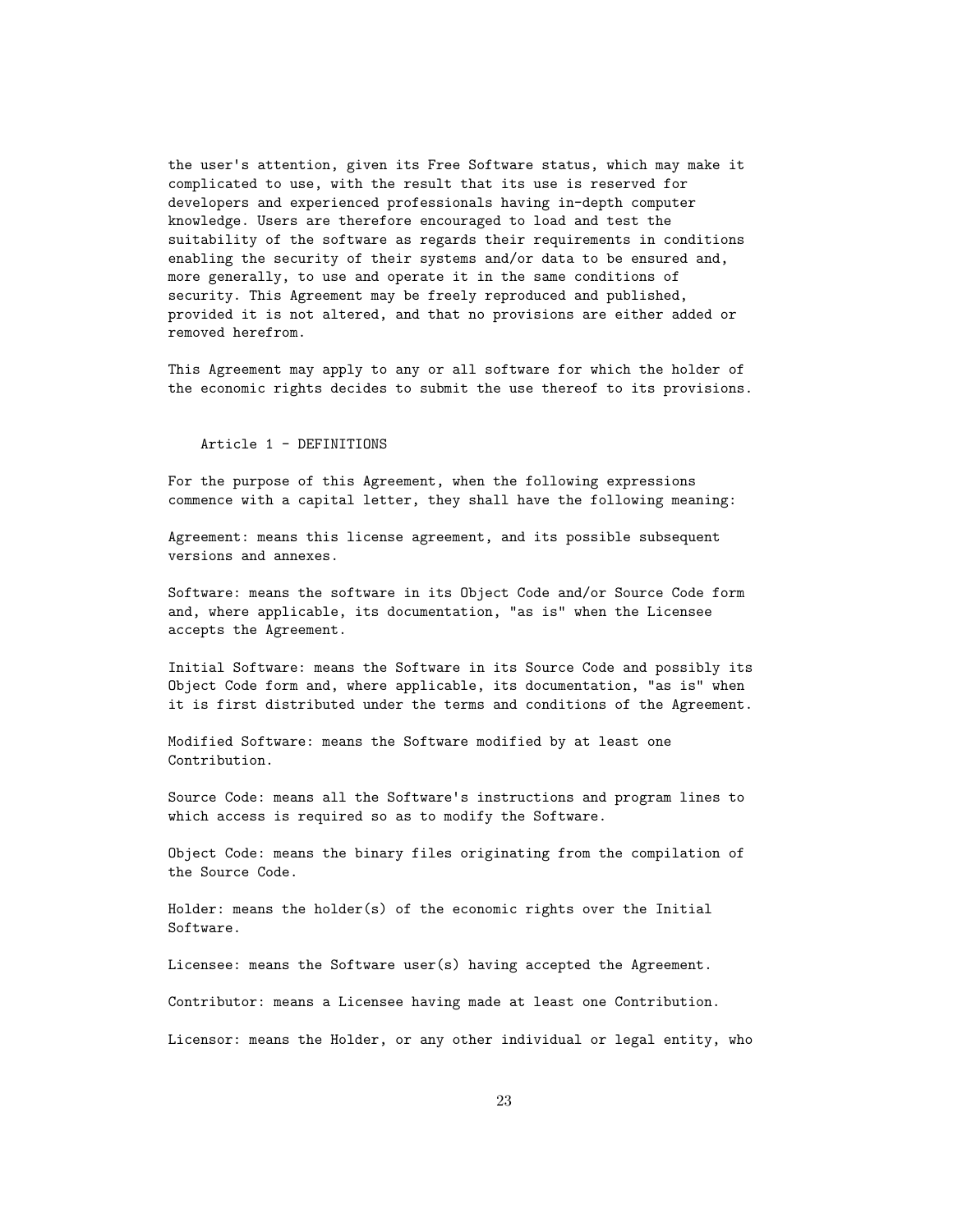distributes the Software under the Agreement.

Contribution: means any or all modifications, corrections, translations, adaptations and/or new functions integrated into the Software by any or all Contributors, as well as any or all Internal Modules.

Module: means a set of sources files including their documentation that enables supplementary functions or services in addition to those offered by the Software.

External Module: means any or all Modules, not derived from the Software, so that this Module and the Software run in separate address spaces, with one calling the other when they are run.

Internal Module: means any or all Module, connected to the Software so that they both execute in the same address space.

GNU GPL: means the GNU General Public License version 2 or any subsequent version, as published by the Free Software Foundation Inc.

Parties: mean both the Licensee and the Licensor.

These expressions may be used both in singular and plural form.

Article 2 - PURPOSE

The purpose of the Agreement is the grant by the Licensor to the Licensee of a non-exclusive, transferable and worldwide license for the Software as set forth in Article 5 hereinafter for the whole term of the protection granted by the rights over said Software.

Article 3 - ACCEPTANCE

3.1 The Licensee shall be deemed as having accepted the terms and conditions of this Agreement upon the occurrence of the first of the following events:

- \* (i) loading the Software by any or all means, notably, by downloading from a remote server, or by loading from a physical medium;
- \* (ii) the first time the Licensee exercises any of the rights granted hereunder.

3.2 One copy of the Agreement, containing a notice relating to the characteristics of the Software, to the limited warranty, and to the fact that its use is restricted to experienced users has been provided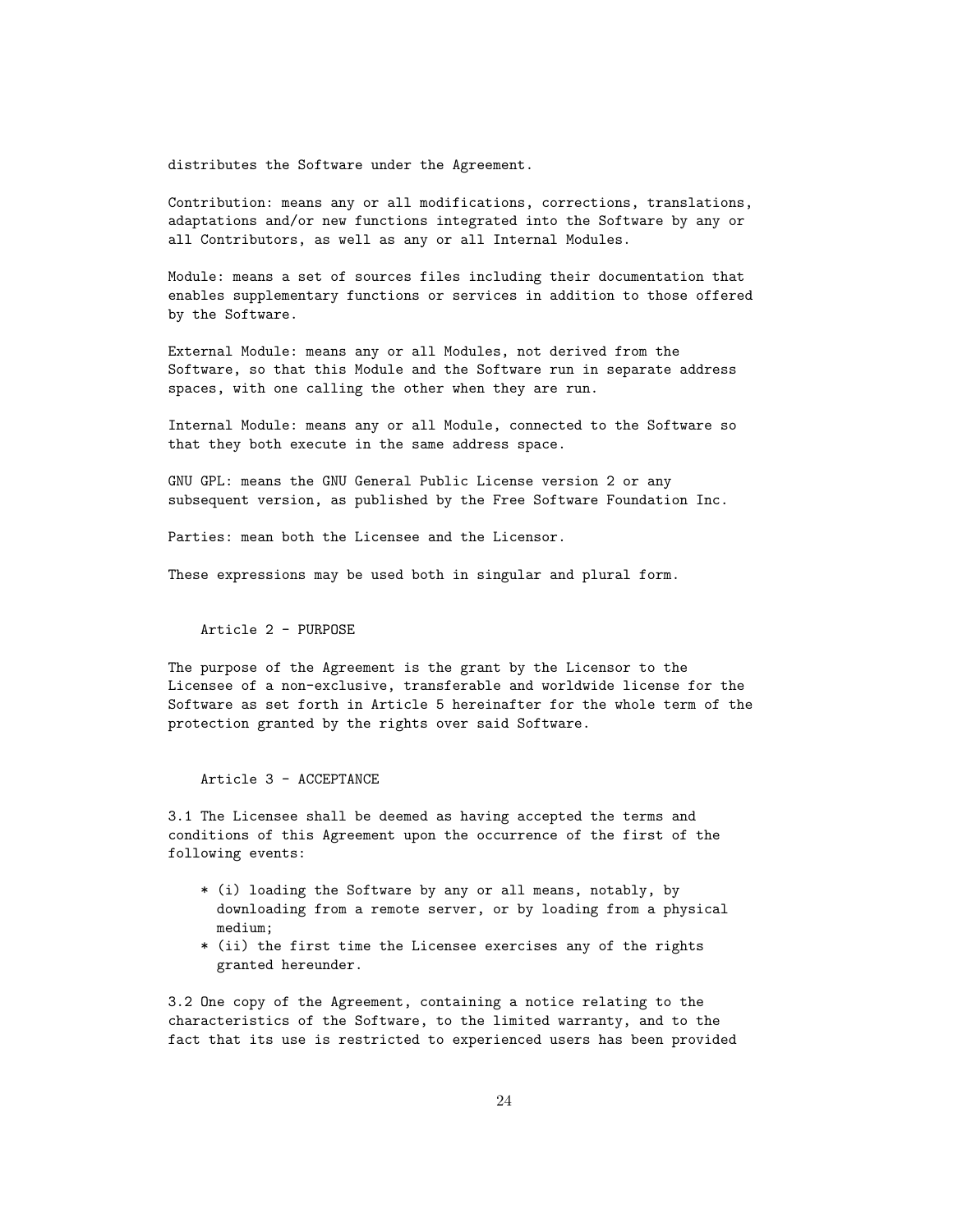to the Licensee prior to its acceptance as set forth in Article 3.1 hereinabove, and the Licensee hereby acknowledges that it has read and understood it.

Article 4 - EFFECTIVE DATE AND TERM

4.1 EFFECTIVE DATE

The Agreement shall become effective on the date when it is accepted by the Licensee as set forth in Article 3.1.

4.2 TERM

The Agreement shall remain in force for the entire legal term of protection of the economic rights over the Software.

Article 5 - SCOPE OF RIGHTS GRANTED

The Licensor hereby grants to the Licensee, who accepts, the following rights over the Software for any or all use, and for the term of the Agreement, on the basis of the terms and conditions set forth hereinafter.

Besides, if the Licensor owns or comes to own one or more patents protecting all or part of the functions of the Software or of its components, the Licensor undertakes not to enforce the rights granted by these patents against successive Licensees using, exploiting or modifying the Software. If these patents are transferred, the Licensor undertakes to have the transferees subscribe to the obligations set forth in this paragraph.

5.1 RIGHT OF USE

The Licensee is authorized to use the Software, without any limitation as to its fields of application, with it being hereinafter specified that this comprises:

- 1. permanent or temporary reproduction of all or part of the Software by any or all means and in any or all form.
- 2. loading, displaying, running, or storing the Software on any or all medium.
- 3. entitlement to observe, study or test its operation so as to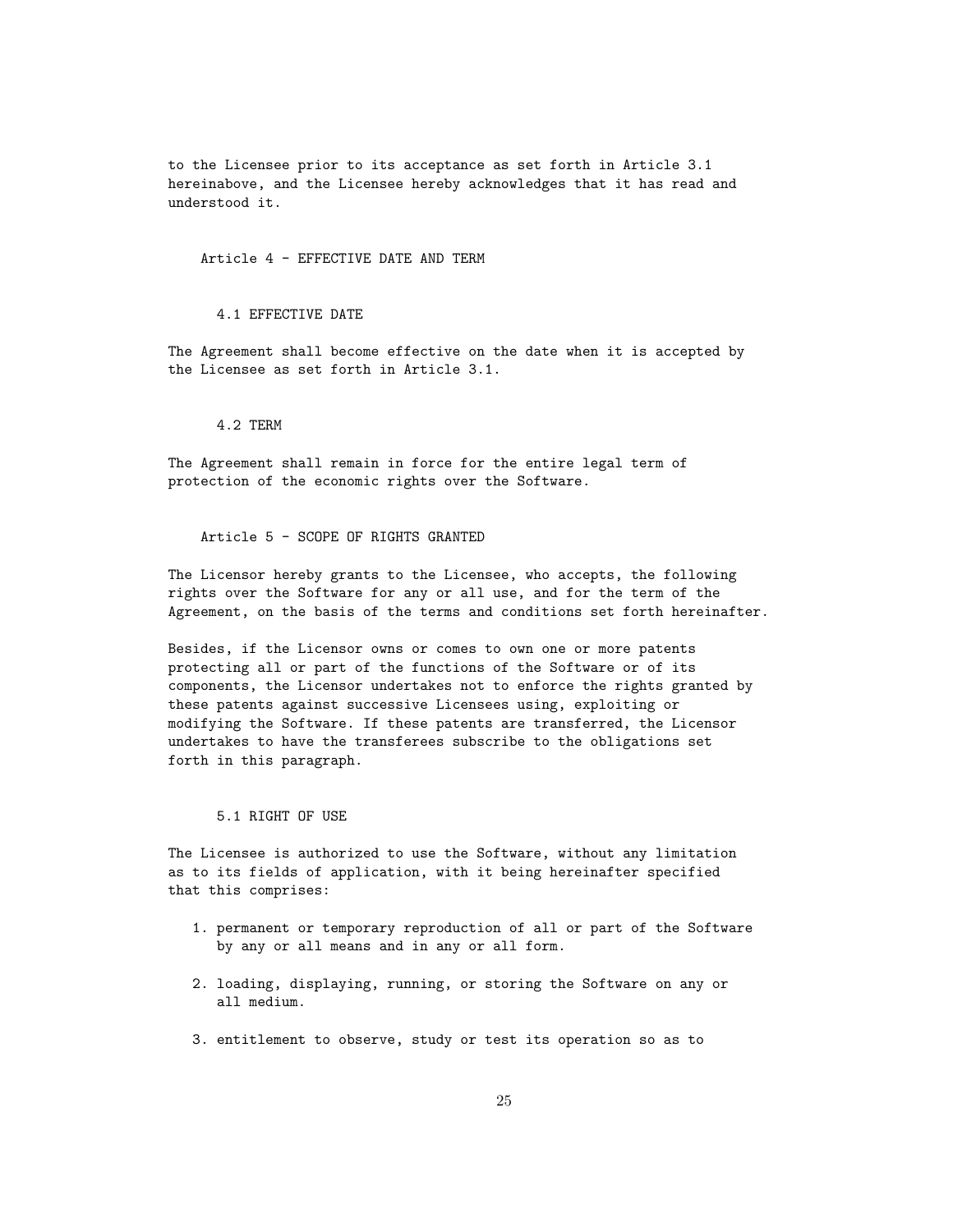determine the ideas and principles behind any or all constituent elements of said Software. This shall apply when the Licensee carries out any or all loading, displaying, running, transmission or storage operation as regards the Software, that it is entitled to carry out hereunder.

#### 5.2 ENTITLEMENT TO MAKE CONTRIBUTIONS

The right to make Contributions includes the right to translate, adapt, arrange, or make any or all modifications to the Software, and the right to reproduce the resulting software.

The Licensee is authorized to make any or all Contributions to the Software provided that it includes an explicit notice that it is the author of said Contribution and indicates the date of the creation thereof.

#### 5.3 RIGHT OF DISTRIBUTION

In particular, the right of distribution includes the right to publish, transmit and communicate the Software to the general public on any or all medium, and by any or all means, and the right to market, either in consideration of a fee, or free of charge, one or more copies of the Software by any means.

The Licensee is further authorized to distribute copies of the modified or unmodified Software to third parties according to the terms and conditions set forth hereinafter.

#### 5.3.1 DISTRIBUTION OF SOFTWARE WITHOUT MODIFICATION

The Licensee is authorized to distribute true copies of the Software in Source Code or Object Code form, provided that said distribution complies with all the provisions of the Agreement and is accompanied by:

- 1. a copy of the Agreement,
- 2. a notice relating to the limitation of both the Licensor's warranty and liability as set forth in Articles 8 and 9,

and that, in the event that only the Object Code of the Software is redistributed, the Licensee allows future Licensees unhindered access to the full Source Code of the Software by indicating how to access it, it being understood that the additional cost of acquiring the Source Code shall not exceed the cost of transferring the data.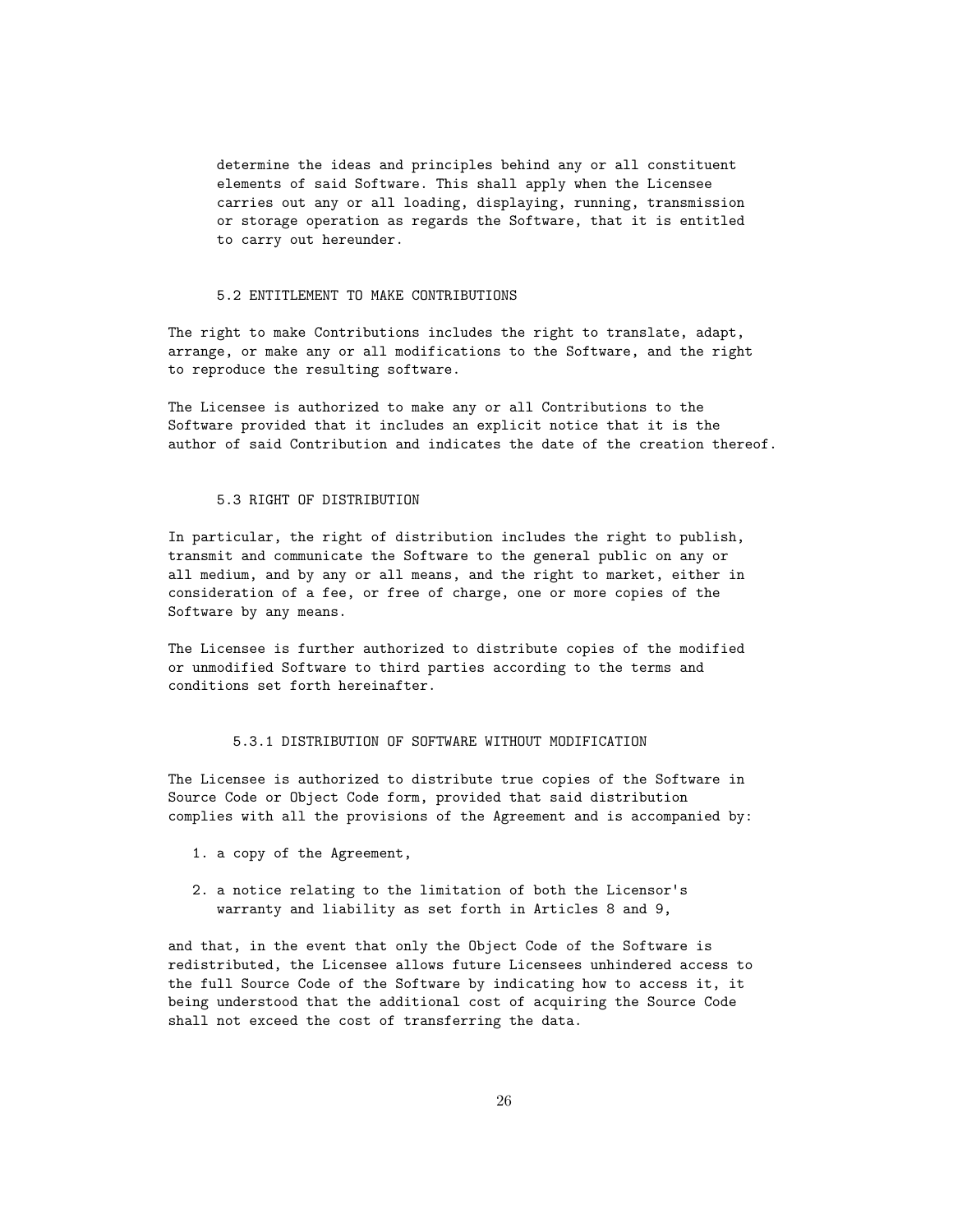#### 5.3.2 DISTRIBUTION OF MODIFIED SOFTWARE

When the Licensee makes a Contribution to the Software, the terms and conditions for the distribution of the resulting Modified Software become subject to all the provisions of this Agreement.

The Licensee is authorized to distribute the Modified Software, in source code or object code form, provided that said distribution complies with all the provisions of the Agreement and is accompanied by:

- 1. a copy of the Agreement,
- 2. a notice relating to the limitation of both the Licensor's warranty and liability as set forth in Articles 8 and 9,

and that, in the event that only the object code of the Modified Software is redistributed, the Licensee allows future Licensees unhindered access to the full source code of the Modified Software by indicating how to access it, it being understood that the additional cost of acquiring the source code shall not exceed the cost of transferring the data.

#### 5.3.3 DISTRIBUTION OF EXTERNAL MODULES

When the Licensee has developed an External Module, the terms and conditions of this Agreement do not apply to said External Module, that may be distributed under a separate license agreement.

#### 5.3.4 COMPATIBILITY WITH THE GNU GPL

The Licensee can include a code that is subject to the provisions of one of the versions of the GNU GPL in the Modified or unmodified Software, and distribute that entire code under the terms of the same version of the GNU GPL.

The Licensee can include the Modified or unmodified Software in a code that is subject to the provisions of one of the versions of the GNU GPL, and distribute that entire code under the terms of the same version of the GNU GPL.

Article 6 - INTELLECTUAL PROPERTY

6.1 OVER THE INITIAL SOFTWARE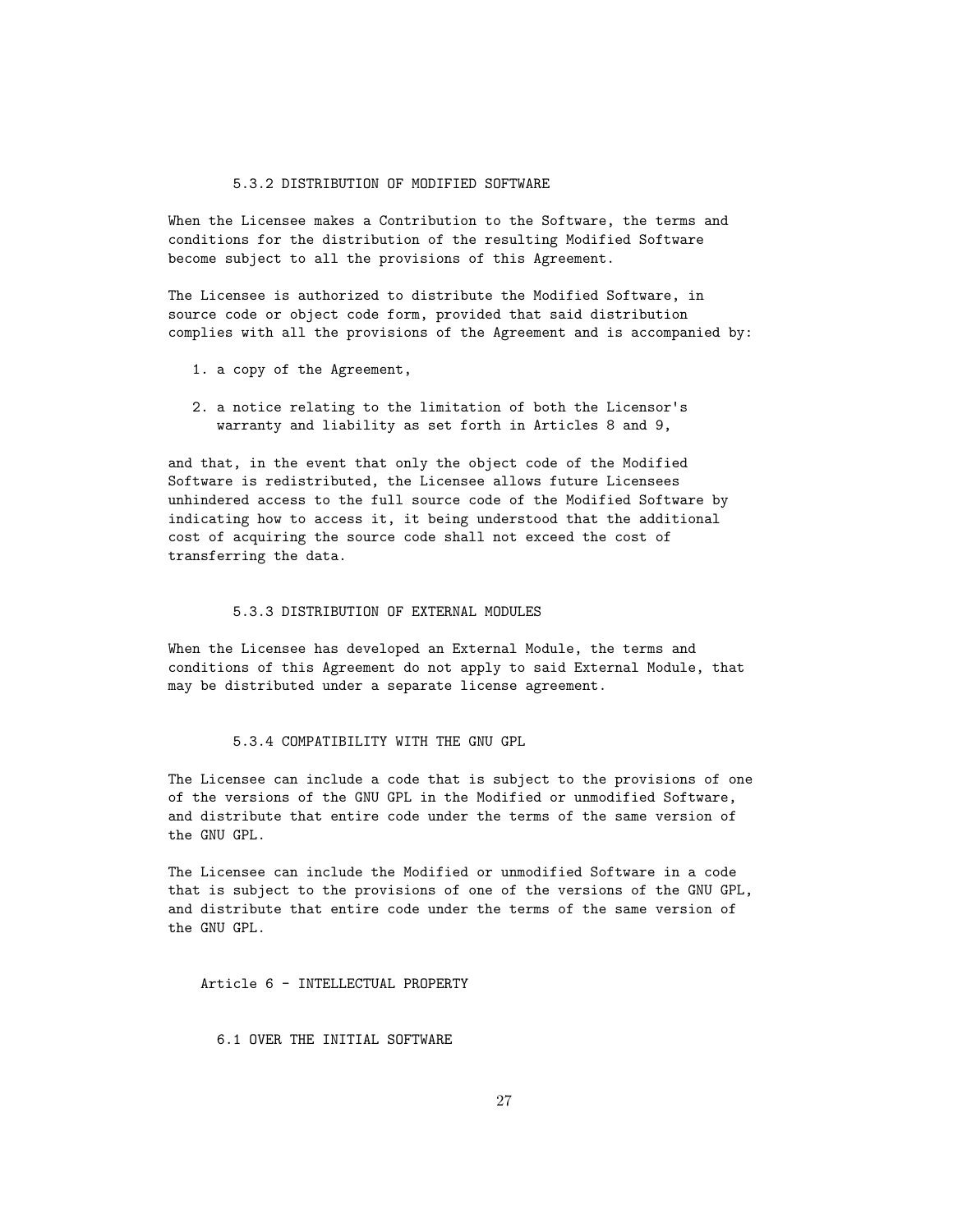The Holder owns the economic rights over the Initial Software. Any or all use of the Initial Software is subject to compliance with the terms and conditions under which the Holder has elected to distribute its work and no one shall be entitled to modify the terms and conditions for the distribution of said Initial Software.

The Holder undertakes that the Initial Software will remain ruled at least by this Agreement, for the duration set forth in Article 4.2.

#### 6.2 OVER THE CONTRIBUTIONS

The Licensee who develops a Contribution is the owner of the intellectual property rights over this Contribution as defined by applicable law.

#### 6.3 OVER THE EXTERNAL MODULES

The Licensee who develops an External Module is the owner of the intellectual property rights over this External Module as defined by applicable law and is free to choose the type of agreement that shall govern its distribution.

#### 6.4 JOINT PROVISIONS

The Licensee expressly undertakes:

- 1. not to remove, or modify, in any manner, the intellectual property notices attached to the Software;
- 2. to reproduce said notices, in an identical manner, in the copies of the Software modified or not.

The Licensee undertakes not to directly or indirectly infringe the intellectual property rights of the Holder and/or Contributors on the Software and to take, where applicable, vis-a-vis its staff, any and all measures required to ensure respect of said intellectual property rights of the Holder and/or Contributors.

#### Article 7 - RELATED SERVICES

7.1 Under no circumstances shall the Agreement oblige the Licensor to provide technical assistance or maintenance services for the Software.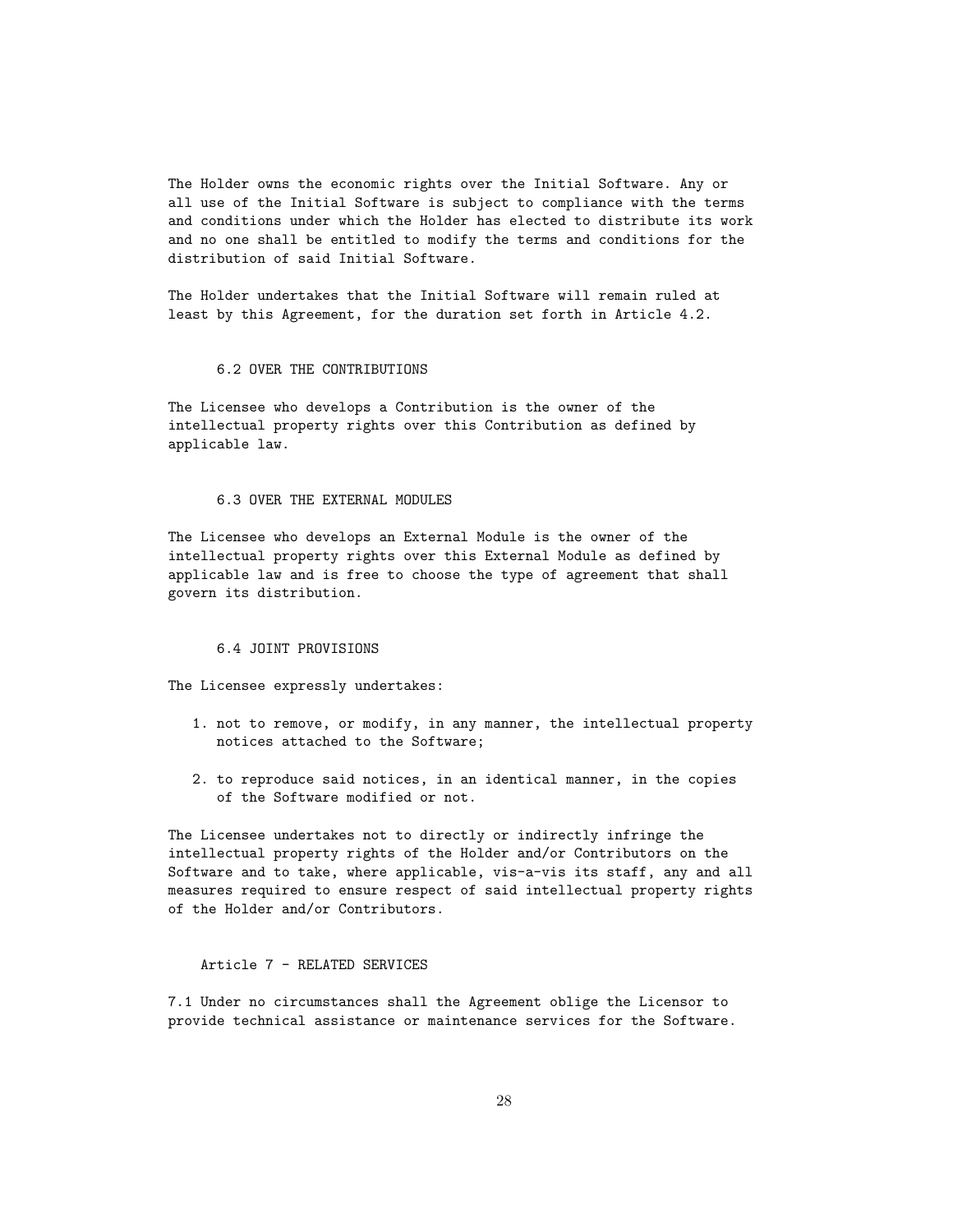However, the Licensor is entitled to offer this type of services. The terms and conditions of such technical assistance, and/or such maintenance, shall be set forth in a separate instrument. Only the Licensor offering said maintenance and/or technical assistance services shall incur liability therefor.

7.2 Similarly, any Licensor is entitled to offer to its licensees, under its sole responsibility, a warranty, that shall only be binding upon itself, for the redistribution of the Software and/or the Modified Software, under terms and conditions that it is free to decide. Said warranty, and the financial terms and conditions of its application, shall be subject of a separate instrument executed between the Licensor and the Licensee.

### Article 8 - LIABILITY

8.1 Subject to the provisions of Article 8.2, the Licensee shall be entitled to claim compensation for any direct loss it may have suffered from the Software as a result of a fault on the part of the relevant Licensor, subject to providing evidence thereof.

8.2 The Licensor's liability is limited to the commitments made under this Agreement and shall not be incurred as a result of in particular: (i) loss due the Licensee's total or partial failure to fulfill its obligations, (ii) direct or consequential loss that is suffered by the Licensee due to the use or performance of the Software, and (iii) more generally, any consequential loss. In particular the Parties expressly agree that any or all pecuniary or business loss (i.e. loss of data, loss of profits, operating loss, loss of customers or orders, opportunity cost, any disturbance to business activities) or any or all legal proceedings instituted against the Licensee by a third party, shall constitute consequential loss and shall not provide entitlement to any or all compensation from the Licensor.

#### Article 9 - WARRANTY

9.1 The Licensee acknowledges that the scientific and technical state-of-the-art when the Software was distributed did not enable all possible uses to be tested and verified, nor for the presence of possible defects to be detected. In this respect, the Licensee's attention has been drawn to the risks associated with loading, using, modifying and/or developing and reproducing the Software which are reserved for experienced users.

The Licensee shall be responsible for verifying, by any or all means, the suitability of the product for its requirements, its good working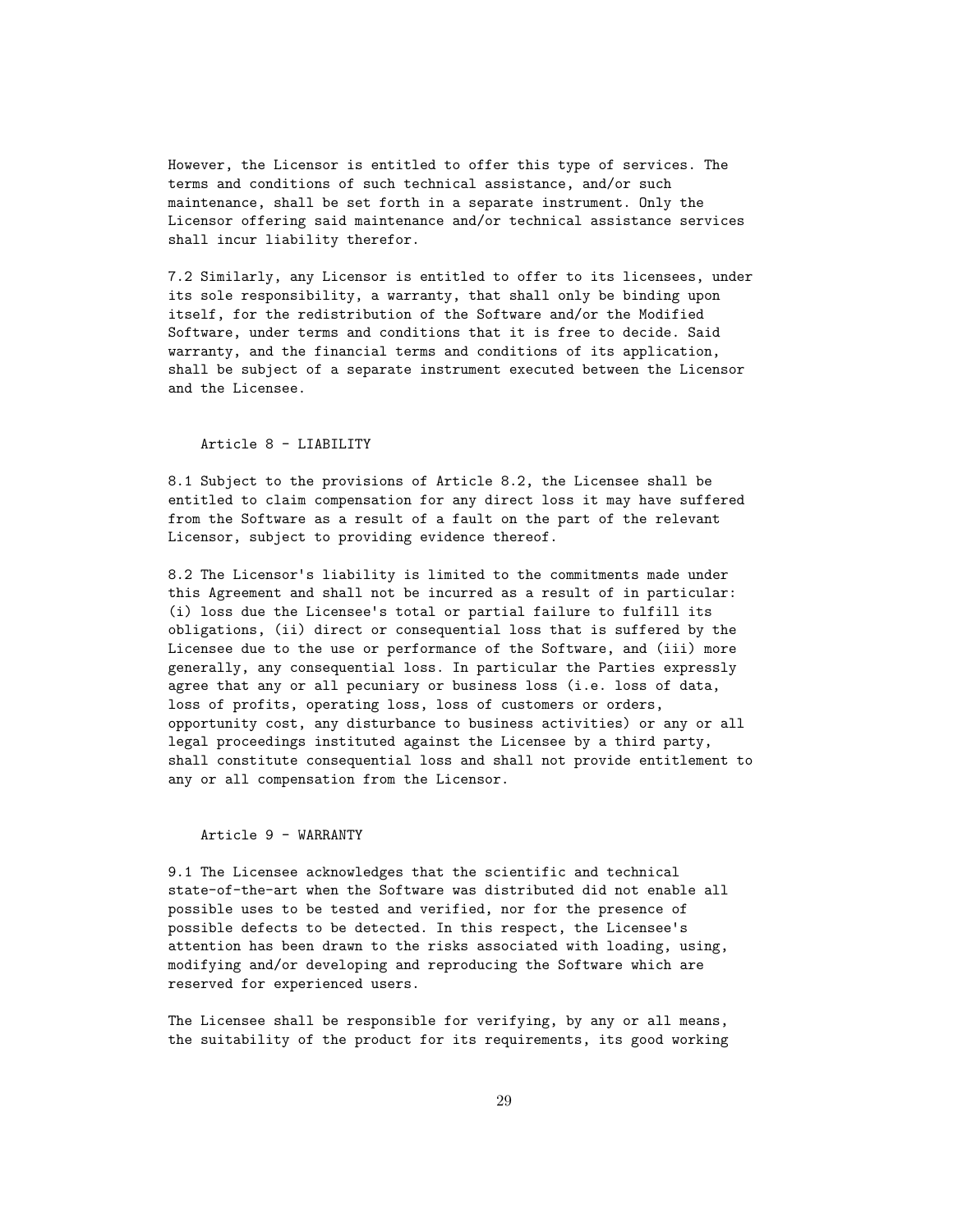order, and for ensuring that it shall not cause damage to either persons or properties.

9.2 The Licensor hereby represents, in good faith, that it is entitled to grant all the rights over the Software (including in particular the rights set forth in Article 5).

9.3 The Licensee acknowledges that the Software is supplied "as is" by the Licensor without any other express or tacit warranty, other than that provided for in Article 9.2 and, in particular, without any warranty as to its commercial value, its secured, safe, innovative or relevant nature.

Specifically, the Licensor does not warrant that the Software is free from any error, that it will operate without interruption, that it will be compatible with the Licensee's own equipment and software configuration, nor that it will meet the Licensee's requirements.

9.4 The Licensor does not either expressly or tacitly warrant that the Software does not infringe any third party intellectual property right relating to a patent, software or any other property right. Therefore, the Licensor disclaims any and all liability towards the Licensee arising out of any or all proceedings for infringement that may be instituted in respect of the use, modification and redistribution of the Software. Nevertheless, should such proceedings be instituted against the Licensee, the Licensor shall provide it with technical and legal assistance for its defense. Such technical and legal assistance shall be decided on a case-by-case basis between the relevant Licensor and the Licensee pursuant to a memorandum of understanding. The Licensor disclaims any and all liability as regards the Licensee's use of the name of the Software. No warranty is given as regards the existence of prior rights over the name of the Software or as regards the existence of a trademark.

#### Article 10 - TERMINATION

10.1 In the event of a breach by the Licensee of its obligations hereunder, the Licensor may automatically terminate this Agreement thirty (30) days after notice has been sent to the Licensee and has remained ineffective.

10.2 A Licensee whose Agreement is terminated shall no longer be authorized to use, modify or distribute the Software. However, any licenses that it may have granted prior to termination of the Agreement shall remain valid subject to their having been granted in compliance with the terms and conditions hereof.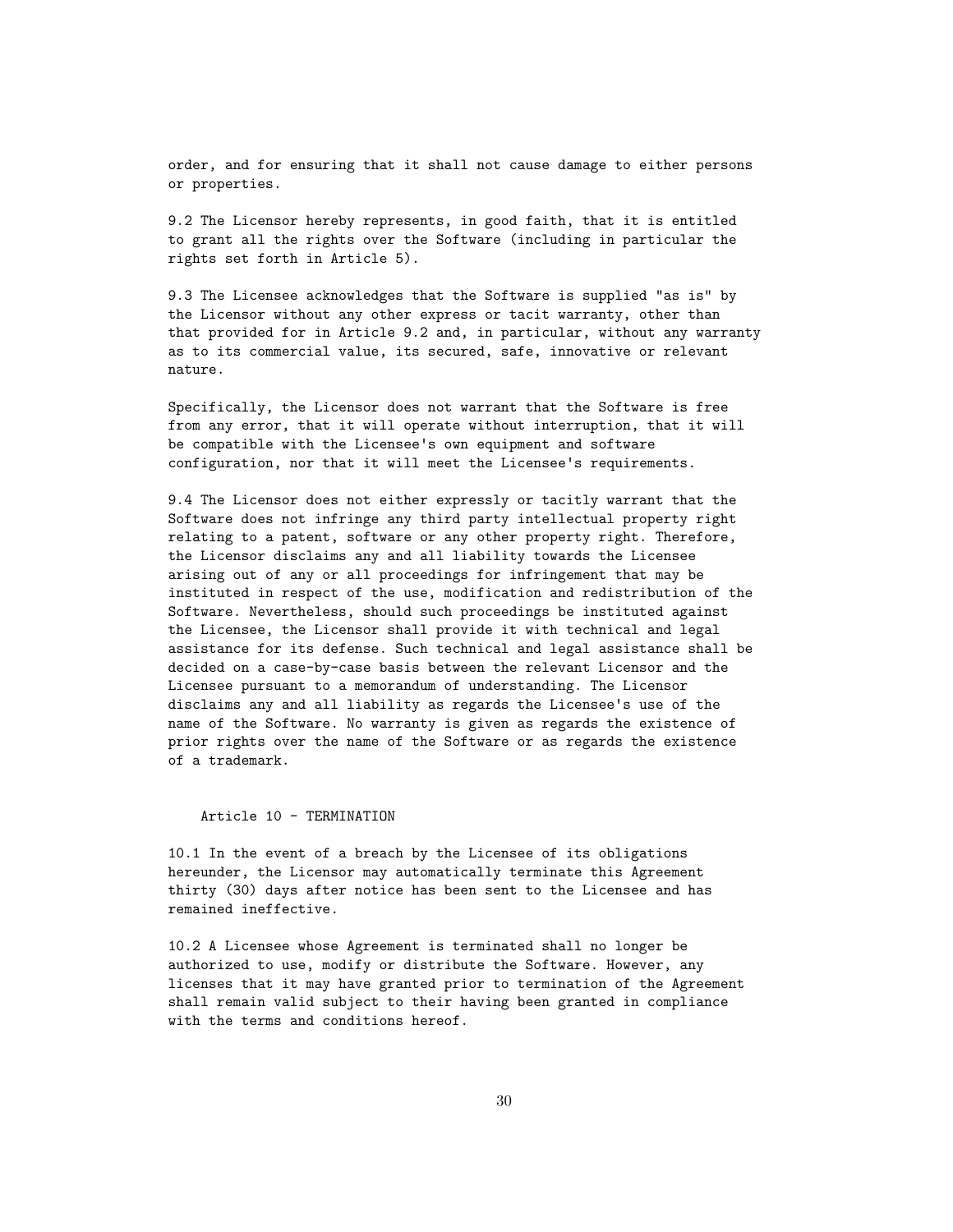Article 11 - MISCELLANEOUS

#### 11.1 EXCUSABLE EVENTS

Neither Party shall be liable for any or all delay, or failure to perform the Agreement, that may be attributable to an event of force majeure, an act of God or an outside cause, such as defective functioning or interruptions of the electricity or telecommunications networks, network paralysis following a virus attack, intervention by government authorities, natural disasters, water damage, earthquakes, fire, explosions, strikes and labor unrest, war, etc.

11.2 Any failure by either Party, on one or more occasions, to invoke one or more of the provisions hereof, shall under no circumstances be interpreted as being a waiver by the interested Party of its right to invoke said provision(s) subsequently.

11.3 The Agreement cancels and replaces any or all previous agreements, whether written or oral, between the Parties and having the same purpose, and constitutes the entirety of the agreement between said Parties concerning said purpose. No supplement or modification to the terms and conditions hereof shall be effective as between the Parties unless it is made in writing and signed by their duly authorized representatives.

11.4 In the event that one or more of the provisions hereof were to conflict with a current or future applicable act or legislative text, said act or legislative text shall prevail, and the Parties shall make the necessary amendments so as to comply with said act or legislative text. All other provisions shall remain effective. Similarly, invalidity of a provision of the Agreement, for any reason whatsoever, shall not cause the Agreement as a whole to be invalid.

#### 11.5 LANGUAGE

The Agreement is drafted in both French and English and both versions are deemed authentic.

#### Article 12 - NEW VERSIONS OF THE AGREEMENT

12.1 Any person is authorized to duplicate and distribute copies of this Agreement.

12.2 So as to ensure coherence, the wording of this Agreement is